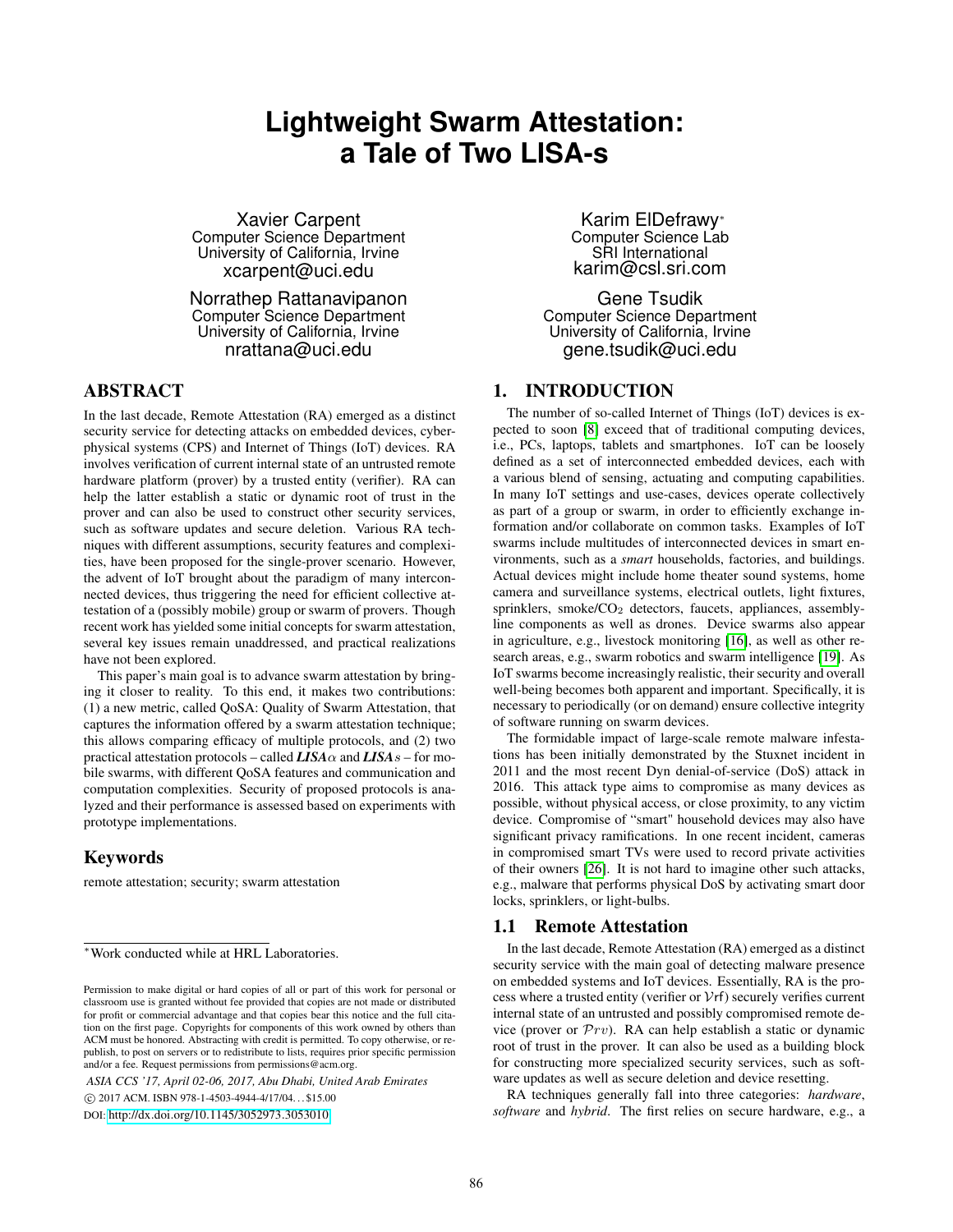Trusted Platform Module (TPM) [\[24,](#page-11-4) [20\]](#page-11-5), often present in relatively powerful devices such as desktops, laptops and smartphones. It is impractical for medium- and low-end IoT devices due to costs and complexity. Software RA techniques [\[23,](#page-11-6) [21\]](#page-11-7) provide security guarantees based on strong assumptions about adversarial behavior. They are generally applicable only to legacy devices that lack hardware security features, and to settings where the prover is physically close to the verifier such that round-trip delay is fixed and/or negligible. Finally, hybrid techniques (e.g., SMART [\[9\]](#page-11-8) and TrustLite [\[13\]](#page-11-9)) are based on hardware/software co-design; they require the prover to have a minimal set of hardware features and thus target cost-sensitive medium- and low-end devices. Hybrid techniques include a software component implementing the attestation protocol as well as hardware components that ensure certain guarantees, e.g., non-interruptibility, memory isolation and exclusive access to secret keys.

A more detailed overview of related work can be found in Appendix [A.](#page-12-0)

### 1.2 Swarm Attestation

Both feasibility and efficacy of hybrid RA approaches<sup>[1](#page-1-0)</sup> have been demonstrated in the single-prover scenario. Nonetheless, new issues emerge when it is necessary to attest a potentially large number (group or swarm) of devices. First, it is inefficient and sometimes impractical to naïvely apply single-prover RA techniques to each device in a large swarm that might cover a large geographical area. Second, swarm RA needs to take into account topology discovery, key management and routing. This can be further complicated by mobility (i.e., dynamic topology) and device heterogeneity, in terms of computing and communication resources.

A recently proposed scheme, Scalable Embedded Device Attestation (SEDA) [\[4\]](#page-11-10), represents the first step towards practical swarm RA. It builds upon aforementioned hybrid SMART and TrustLite techniques. It combines them with a flooding-like protocol that propagates attestation requests and gathers corresponding replies. According to simulations in [\[4\]](#page-11-10), SEDA performs significantly better than individually attesting each device in a swarm. Despite its viability as a paper design, SEDA is not a practical technique, for several reasons. First, it is under-specified in terms of:

- Architectural Impact: What is the impact of swarm RA on the underlying hardware and security architecture (which suffices for single-prover settings), in terms of: (a) additional required features, as well as (b) increased size and complexity of current features?
- Timing: How to determine overall attestation timeout for the verifier? This issue is not as trivial as it might seem, as we discuss later in the paper.
- Initiator Selection: How to select the device(s) that start(s) the attestation process in order to construct a spanning tree over the swarm topology?

Second, as we discuss later, SEDA has some gratuitous (unnecessary) features, such as the use of public key cryptography, which are unjustified by the assumed attack model. Third, it is unclear whether SEDA handles device (node) mobility. This is an important issue: some swarm settings are static in nature, while others involve node mobility and dynamic topologies.

Finally, SEDA does not capture or specify the exact quality of the overall attestation outcome and thus provides no means to compare its security guarantees to other swarm RA techniques. We believe that it is important to define a qualitative (and whenever possible,

quantitative) measure for swarm RA, i.e., *Quality of Swarm Attestation* (QoSA). This measure should reflect verifier's information requirements and allow comparisons across swarm RA techniques.

### 1.3 Contributions

In order to bring swarm attestation closer to practice, issues discussed above need to be addressed. To this end, after defining the notion of QoSA, we design and evaluate two practical swarm RA protocols  $(LISA\alpha$  and  $LISA$ s, with different QoSA-s) that narrow the gap between paper-design techniques such as SEDA and realistic performance assessment and practical deployment. We also carefully investigate their impact on the underlying security architecture. Performance of proposed protocols is assessed using the open-source Common Open Research Emulator (CORE) [\[2\]](#page-11-11).

### 1.4 Outline

Section [2](#page-1-1) describes assumptions, preliminaries and the network model. Section [3](#page-3-0) presents the design of the two LIghtweight Swarm Attestation (*LISA*) protocols. Section [4](#page-8-0) contains the security analysis of our protocols. Section [5](#page-9-0) presents implementation details and performance assessment, while Section [6](#page-9-1) discusses additional cryptographic considerations. Section [7](#page-11-12) concludes the paper and discusses future work.

### <span id="page-1-1"></span>2. PRELIMINARIES

We now delineate this paper's scope and outline our assumptions.

### 2.1 Scope

This paper focuses on swarm RA in the presence of *limited* device mobility, which means that swarm topology is assumed to be connected and quasi-static during each RA session. The latter means that the swarm connectivity graph can change as long as changes do not influence message propagation during an attestation session.

Similar to prior results in the single-prover RA setting, proposed protocols are not resistant to physical attacks. Other than imposing ubiquitous tamper-resistant hardware, the only practical means of mitigating physical attacks is by heartbeat-based absence detection [\[10\]](#page-11-13). We consider this to be an orthogonal direction and focus on remote malware attacks. Also, low-level denial-of-service (DoS) attacks that focus on preventing communication (e.g., physicallayer jamming) are beyond the scope of this paper. However, we do take into account DoS attacks that try to force devices to perform a lot of computation and/or communication.

Since we build upon state-of-the-art hybrid techniques for singleprover RA, our protocols assume that each device adheres to the minimal requirements specified in [\[9\]](#page-11-8) and [\[7\]](#page-11-14). Our protocols attest only static or predictable segments of memory, e.g., code and data. It is very difficult, perhaps even infeasible, to perform an integrity check over dynamic memory segments due to the combinatorial explosion of possible outcomes.

Even though practicality, i.e., suitability for real-world deployment, is the ultimate goal of this work, we do not actually deploy proposed techniques in real-world swarm settings. Nevertheless, we achieve the next best thing by implementing and evaluating them via emulation, which effectively replicates the behaviors of physical, link and network layers (by virtualizing them on top of Linux) in a virtual environment which takes into account wireless channel interference, noise and loss. Emulation allows us to easily experiment with multiple deployment configurations (varying number of devices, their wireless capabilities and environments) and swarm topologies – something not easily doable in an actual

<span id="page-1-0"></span><sup>1</sup> In the RA context, we use the following terms interchangeably throughout the paper: protocols, techniques, methods and approaches.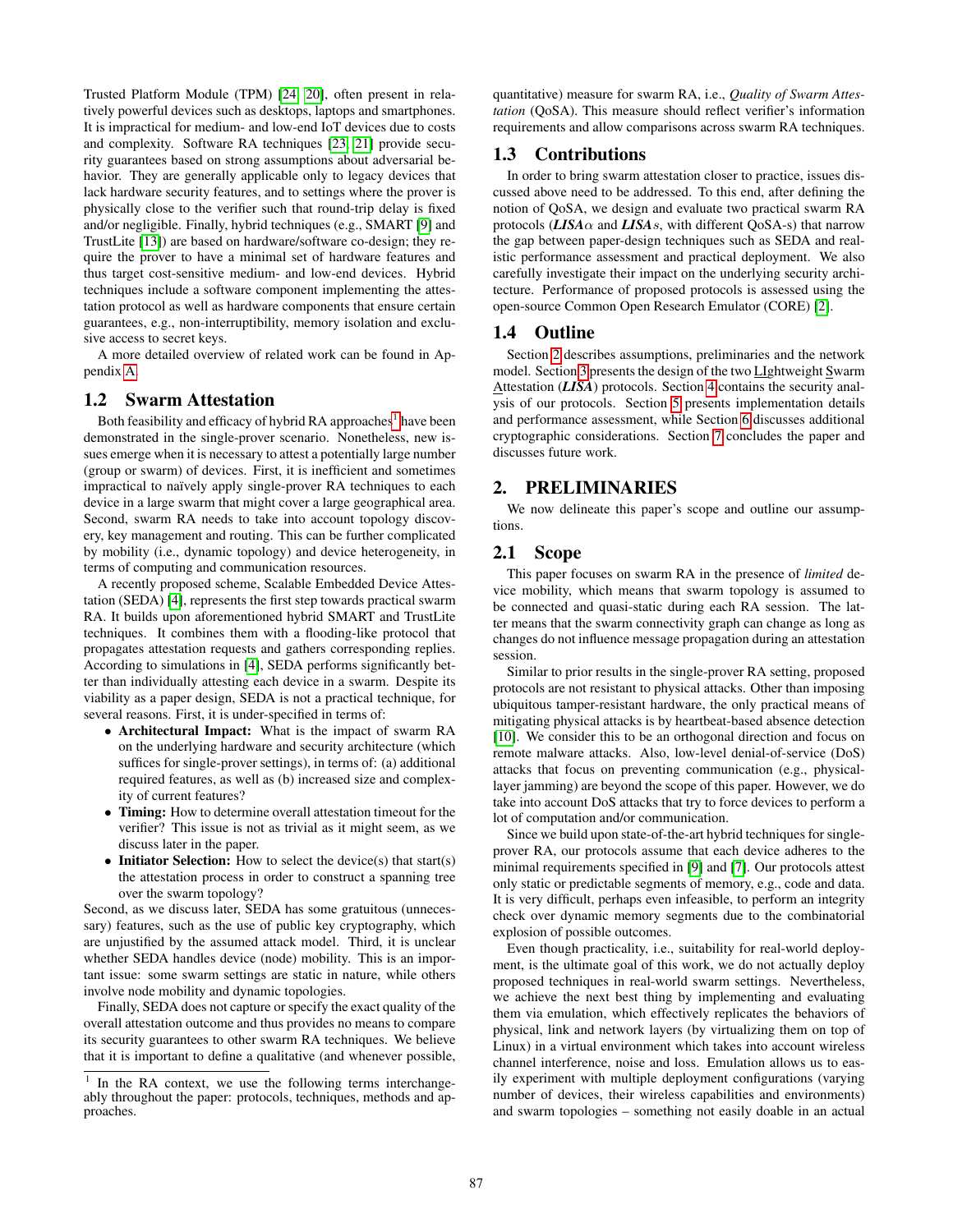deployed swarm. We claim that, though not the same as actual deployment, emulation is much more realistic than simulation. Since the latter completely abstracts away the protocol stack, it can miss some practical performance issues and artifacts that arise in using the actual stack, the medium access protocol (at the data link layer) and characteristics of the wireless channel (at the physical layer).

### <span id="page-2-2"></span>2.2 Network & Device Assumptions

*Devices:* We assume that each swarm device (prover):

- Adheres to *SMART+* architecture, as discussed in Section [2.3](#page-2-0) below.
- Has at least one network interface and ability to send/receive both unicast and broadcast packets.
- The second protocol (*LISA*s) in Section [3.2,](#page-5-0) requires each device to have a clock in order to implement a timer and to know the total number of devices in the swarm  $-n$ .

In general, devices can vary along three dimensions: (1) attestation architecture, (2) computational power, and (3) installed code-base. As mentioned above, we assume uniform adherence to *SMART+* architecture. Our first protocol, *LISA*α, makes no other assumptions. The second, *LISA*s, also assumes homogeneity in terms of computational power.

*Connectivity & Topology:* The verifier  $(Vrf)$  is assumed to be unaware of the current swarm topology. The topology (connectivity graph) of the swarm can change arbitrarily between any two attestation instances. It might change for a number of reasons, e.g., physical movement of devices, foreign objects impeding or enabling connections between devices, hibernating devices, or devices entering or leaving the network. However, during each attestation instance, the swarm is assumed to be: (1) connected, i.e., there is a path between any pair of devices, and (2) quasi-static. The latter means that the swarm connectivity graph can actually change during an attestation session, as long as changes do not influence message propagation, e.g., if a link disappears after one device finishes sending a message, and re-appears before any other message is exchanged between the same pair of devices. See Sections [3.1.3](#page-5-1) and [3.2.3](#page-7-0) for details.

If either condition does not hold, protocols discussed in Section [3](#page-3-0) still provide best-effort attestation, i.e., if a change of connectivity occurs, some healthy devices might end up not being attested, which would result in a false-negative outcome. Nonetheless, infected devices are never positively attested, regardless of any connectivity changes during attestation.

*Adversary Type:* Based on the recently proposed taxonomy [\[1\]](#page-11-15), adversaries in the context of RA can be categorized as follows:

- *Remote:* exploits vulnerabilities in prover's software to remotely inject malware. In particular, it can modify any existing code, introduce new malicious code, or read any unprotected memory location.
- *Local:* located sufficiently near the prover to eavesdrop on, and manipulate, prover's communication channels.
- *Physical Non-Intrusive:* located physically near the prover; can perform side-channel attacks in order to learn secrets.
- *Stealthy Physical Intrusive:* can physically compromise a prover; however, it leaves no trace, i.e., can read any (even protected) memory and extract secrets.
- *Physical Intrusive:* has full (local) physical access to the prover; can learn or modify any state of hardware or software components.

Our protocols take into account remote and local adversary flavors. However, as with most prior work, all types of physical attacks are out of scope.

Since all hybrid RA schemes involve hardware-protected key storage, we assume (for now) a trivial master key approach, whereby all swarm devices have the same secret, shared with  $\mathcal{V}$ rf. While this might seem silly, it is sufficient in a setting without physical attacks; see Section [3](#page-3-0) for more details. However, for the sake of completeness, counter-measures to physical attacks and additional cryptographic considerations are discussed in Section [6.](#page-9-1)

# <span id="page-2-0"></span>2.3 Security Architecture

Architectural minimality is a key goal of this work; hence, our protocols require minimal hardware support. Specifically, we assume that each device adheres to the SMART architecture [\[9\]](#page-11-8), augmented with Vrf authentication (aka DoS mitigation) features identified in [\[7\]](#page-11-14). We refer to this combination as *SMART+* and its key aspects are:

- All attestation code (*AttCode*) resides in ROM. *AttCode* is safe, i.e., it always terminates and leaks no information beyond the attestation result, i.e., a token.
- Execution of *AttCode* is atomic and complete, which means: (a) it can not be interrupted, and (b) it starts and ends at official entry and exit points, respectively. $^{2}$  $^{2}$  $^{2}$  This feature is generally enforced by a Memory Protection Unit (MPU) using a set of static rules.
- At least one secret key stored in ROM, which can only be read from within *AttCode*. For now, we remain agnostic as far as what type of cryptography is being used.
- A fixed-size block of secure RAM that stores the counter and/or a timestamp of the last executed attestation instance. (This is needed to prevent replay attacks). This memory can only be modified from within *AttCode*. [\[7\]](#page-11-14) offers an alternative in the form of a reliable real-time clock that can not be modified by non-physical means. However, we opt for a secure counter since it is a cheaper feature.

*SMART+* operates as follows:

- 1. Vrf generates an authenticated attestation request. Authentication is achieved either via a signature or a message authentication code (MAC), depending on the type of cryptography used.
- 2. On  $\mathcal{P}rv$ , the attestation request is received by untrusted code outside *AttCode* and passed on to *AttCode*.
- 3. *AttCode* disables interrupts and checks whether the sequence number of the request is greater than current counter value. If not, request is ignored.
- 4. *AttCode* authenticates using either symmetric or public key – the attestation request. If authentication fails, request is ignored
- 5. *AttCode* computes the authenticated integrity check of its memory (i.e., the result), stores it in a publicly accessible location, cleans up after itself, enables interrupts and terminates.
- 6. Untrusted code on Prv (outside of *AttCode*) returns the result to Vrf.
- 7. Vrf authenticates the result and decides whether  $\mathcal{P}rv$  is in a secure state.

Memory organization and memory access rules for *SMART+* and *LISA* are summarized in Figure [1.](#page-3-1)

### 2.4 Quality of Swarm Attestation (QoSA)

The main goal of swarm RA is to verify collective integrity of the swarm, i.e., all devices at once. However, in some settings, e.g., when a swarm covers a large physical area, the granularity of a simple binary outcome is not enough. Instead, it might be more

<span id="page-2-1"></span><sup>&</sup>lt;sup>2</sup>There might be multiple legal exit points.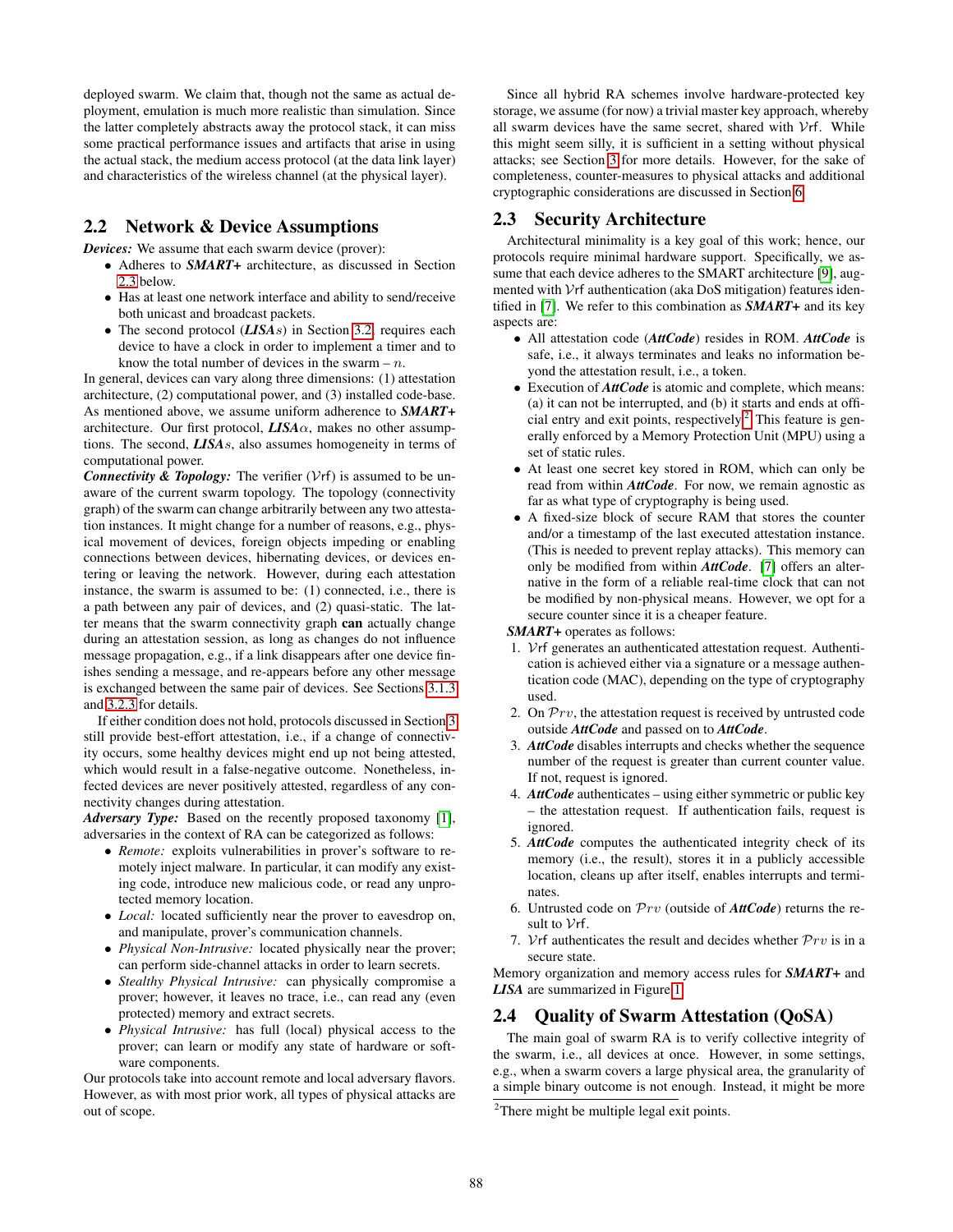<span id="page-3-1"></span>

 $\Box$ RAM  $\Box$ ROM

Figure 1: Memory organization and access rules in *SMART+* and LISA; r denotes read, w denotes write.

useful to learn which devices are potentially infected, so that quick action can be taken to fix them. By the same token, it could be also useful to learn the topology. To this end, we introduce a notion that tries to capture the information provided by swarm RA, called *Quality of Swarm Attestation (QoSA)*. It also enables comparing multiple swarm attestation protocols. We consider the following types of QoSA:

- *Binary QoSA (B-QoSA):* a single bit indicating success or failure of attestation of the entire swarm.
- *List QoSA (L-QoSA):* a list of identifiers (e.g., link-layer and/or network-layer addresses) of devices that have successfully attested.
- *Intermediate QoSA (I-QoSA):* information that falls between B-QoSA and L-QoSA, e.g., a count of successfully attested devices.
- *Full QoSA (F-QoSA):* a list of attested devices along with their connectivity, i.e., swarm topology.

This is not an exhaustive list. Although we view these four types as fairly natural, other QoSA-s can be envisioned. We also note that, in a single-prover setting which applies to most prior attestation literature, QoSA is irrelevant, since Vrf communicates directly with one  $\mathcal{P}rv$ , and there is no additional information beyond the attestation result itself. In contrast, in a multi-prover setting, QoSA is both natural and useful. It can be tailored to the specific application's needs, as described below in Section [3.](#page-3-0)

### 2.5 Attestation Timeouts

Since envisaged swarm attestation is mostly autonomous and Vrf is initially unaware of the current topology, there needs to be an overall timeout value. As in any one-to-many reliable delivery protocol, timeouts are necessary to account for possible losses of connectivity during attestation, caused by mobility, noisy channels, or excessive collisions, all of which might occur naturally, or be caused by DoS attacks. As usual, the timeout parameter must be selected carefully, since an overly low value would result in frequent false positives, while an overly high one would cause unnecessary delays. In any case, we assume that the timeout is dependent on  $n$ – the number of devices in the swarm.

### 2.6 Initiator Selection

To minimize its burden,  $Vrf$  can initiate the process by directly sending an attestation request to one device in the swarm. We call this device an "initiator". There are several ways to select it, e.g., based on physical proximity, and/or computation power. If Vrf has no knowledge about nearby devices, it first needs to perform neighbor discovery (e.g., [\[12\]](#page-11-16) or [\[14\]](#page-11-17)) which introduces an extra step in the overall process. Alternatively, Vrf can use multiple initiators and skip neighbor discovery by simply broadcasting an attestation request to whichever device(s) can hear it. In that case, all  $Vrf's$ immediate neighbors become initiators, in parallel. Our protocols are agnostic to this choice and work regardless of how initiators are selected, as long as at least one is picked.

### 2.7 Verifier Assumptions

Following prior work, we assume an honest  $Vrf$ . In particular, it is not compromised and is trusted to correctly generate all attestation requests, as well as to correctly process all received attestation reports (replies). Also,  $Vrf$  is assumed to know n.

# <span id="page-3-0"></span>3. NEW SWARM RA PROTOCOLS

We now describe two lightweight swarm RA protocols, *LISA*α and *LISA*s, including their design rationale, details and complexities. Similar to *SMART+*, either symmetric or public key cryptography can be used to provide authenticated integrity of protocol messages. However, for the sake of simplicity and efficiency, we describe  $LISA\alpha$  and  $LISA\alpha$  assuming a single swarm-wide symmetric master key. This master key can be pre-installed into all swarm devices at manufacture or deployment time. Although this might seem naïve, recall that, in the absence of physical attacks, there is no difference between having: (1) one swarm-wide master key shared with  $Vrf$ , (2) a symmetric unique key each device shares with  $Vrf$ , or (3) a device unique public/private key-pair for each device. This is because malware that infects any number of devices still can not access a device's secret key due to *SMART+*'s MPU access rules. However, if physical attacks are considered, Section [6](#page-9-1) discusses the use of device-specific symmetric keys and public key cryptography.

### 3.1 Asynchronous Version: *LISA*α

*LISA*α stands for: Lightweight Swarm Attestation, asynchronous version. Its goal is to provide efficient swarm RA while incurring minimal changes over *SMART+*. Before describing *LISA*α, we can imagine a very intuitive approach, whereby  $Vrf$ , relying strictly on *SMART+*, runs an individual attestation protocol directly with each swarm device. This would require no extra support in terms of software or hardware features. Nonetheless, this naïve approach does not scale, since it requires  $Vrf$  to either: (1) attest each device in sequence, which can be very time-consuming, or (2) broadcast to all devices and maintain state for each, while waiting for replies. This scalability issue motivates device collaboration for propagating attestation requests and reports.  $LISA\alpha$  adopts this approach and involves very low computational overhead, while being resistant to computational denial-of-service (DoS) attacks. Devices act independently and asynchronously, relying on each other only for forwarding attestation requests and reports.

### *3.1.1 LISA*α *Protocol Details*

 $LISA\alpha$ 's pseudo-code and finite state machine (FSM) for a prover device (Dev) are illustrated in Algorithm [1](#page-4-0) and an upper figure of Figure [2,](#page-4-1) respectively. *LISA* $\alpha$ 's FSM for *V*rf is illustrated in a lower figure of Figure [2](#page-4-1) and the pseudo-code is described in Algorithm [2.](#page-5-2) The protocol involves two message types:

(1) *request*:  $Att_{req} = ['req", Snd, Seq, Author_{eq}]$  and

(2) *report*:  $Att_{rep} = ['rep", DevID, Par, Seq, H(Mem), Author_{p}]$ where:

- $Snd$  identifier of the sending device; this field is not authenticated
- $Seq$  sequence number and/or timestamp of the present attestation instance; set by Vrf
- $\mathcal{A}uth_{req}$  authentication token for the attestation request message; computed by Vrf as: MAC(K, " $req" ||Seq$ )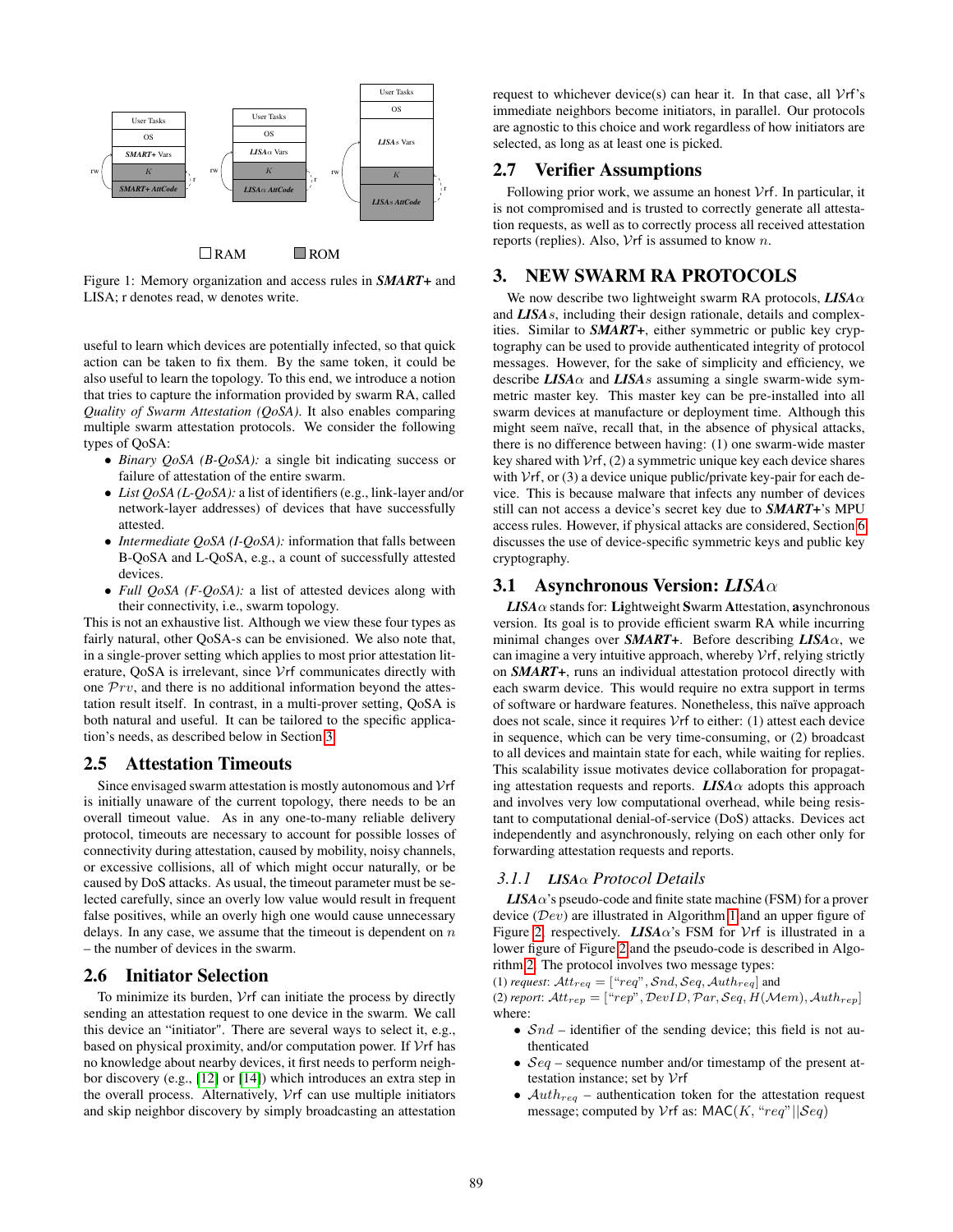| <b>Algorithm 1:</b> Pseudo-code of $LISA\alpha$ for $Dev$ |  |  |  |  |  |  |
|-----------------------------------------------------------|--|--|--|--|--|--|
|-----------------------------------------------------------|--|--|--|--|--|--|

|                         | Write-Protected Vars: $DevID - id of Dew$                                                |
|-------------------------|------------------------------------------------------------------------------------------|
|                         | $CurSeq$ – current sequence #                                                            |
|                         | $\mathcal{P}ar - \mathcal{D}ev$ 's parent id                                             |
| $\mathbf{1}$            | while $True$ do                                                                          |
| $\overline{\mathbf{2}}$ | $m = RECEIVE()$ ;                                                                        |
| 3                       | if $\text{Type}(m) = \text{``reg''}$ then                                                |
| $\overline{\mathbf{4}}$ | $[\mathcal{S}nd, \mathcal{A}uth_{rea}, \mathcal{S}eq] \leftarrow \text{DECOMPOSE}(m);$   |
| 5                       | if $\mathcal{S}eq < \mathcal{C}urSeq$ then                                               |
| 6                       | $CONTINUE()$ ;                                                                           |
| 7                       | end                                                                                      |
| 8                       | if $\mathcal{A}uth_{req} \neq \text{MAC}(K, "req"    \mathcal{S}eq)$ then                |
| 9                       | CONTINUE();                                                                              |
| 10                      | end                                                                                      |
| 11                      | $CurSeq \leftarrow Seq: Par \leftarrow Snd;$                                             |
| 12                      | BROADCAST("req"  DevID  CurSeq  Auth <sub>req</sub> );                                   |
| 13                      | $\mathcal{A}uth_{rep} \leftarrow \text{MAC}(K, "rep" DevID   CurSeq  H(\mathcal{M}em));$ |
| 14                      | $Att_{rep} \leftarrow$                                                                   |
|                         | "rep"  DevID  Par  CurSeq  H(Mem)  Auth <sub>rep</sub> ;                                 |
| 15                      | UNICAST $(\mathcal{P}ar, \mathcal{A}tt_{ren});$                                          |
| 16                      | else if $\text{Type}(m) = \text{``Rep''}$ then                                           |
| 17                      | $Seq \leftarrow$ GETSEQ $(m)$ ;                                                          |
| 18                      | if $\mathcal{S}eq = \mathcal{C}ur\mathcal{S}eq$ then                                     |
| 19                      | UNICAST $(\mathcal{P}ar, m);$                                                            |
| 20                      | end                                                                                      |
| 21                      | end                                                                                      |
|                         | 22 end                                                                                   |
|                         |                                                                                          |

- <span id="page-4-0"></span>• DevID – identifier of Dev; stored in ROM, along with *AttCode*
- $Par -$  identifier of the reporting device's parent in the spanning tree; copied from  $Snd$  field in  $Att_{req}$
- $\mathcal{A}uth_{rep}$  authentication token for the attestation reply message; computed by  $Dev$  as:

 $MAC(K, "rep" || DevID || Seq|| H(Mem)),$  where  $H()$  is a suitable cryptographic hash function and  $Mem$  denotes de-vice memory that is subject to attestation<sup>[3](#page-4-2)</sup>.

#### *LISA*α *Prover.*

From the perspective of a prover Dev, *LISA*α has five states: 1. Wait: Dev waits for an attestation-relevant packet. In case of  $Att_{req}$ , Dev proceeds to VerifyRequest and in case of  $Att_{rep}$ , it jumps to VerifySession.

2. VerifyRequest:  $Dev$  first checks validity of  $Seq$ , which must be strictly greater than the previous stored value; otherwise, it discards  $Att_{req}$  and returns to Wait. Next,  $Dev$  validates  $Auth_{req}$ by recomputing MAC. If verification fails,  $Dev$  discards  $Att_{req}$ and returns to Wait. Otherwise,  $Dev$  saves  $Seq$  as the current session number  $CurSeq$ , stores  $Snd$  as its parent device  $Par$  for this session, and transitions to Attest.

3. Attest:  $Dev$  sets  $Snd$  field in  $Att_{req}$  to  $DevID$  and broadcasts the modified  $Att_{req}$ . Next,  $Dev$  computes  $Auth_{rep}$  and composes  $Att_{rep}$ , as defined above. Note that  $Auth_{rep}$  authenticates  $Par$ by virtue of covering  $\mathcal{A}tt_{req}$ . Finally,  $\mathcal{D}ev$  unicasts  $\mathcal{A}tt_{rep}$  to  $\mathcal{P}ar$ and transitions to Wait.

4. VerifySession:  $Dev$  receives  $Att_{rep}$  from one of its descendants. If the Seq in  $Att_{rep}$  does not match its stored counterpart  $CurSeq$ , Dev discards  $Att_{rep}$  and returns to Wait. Otherwise, it proceeds to Forward.

5. Forward:  $Dev$  unicasts  $Att_{rep}$  received in VerifySession, to its stored  $\mathcal{P}ar$  and returns to Wait.

<span id="page-4-1"></span>

Figure 2:  $LISA\alpha$  FSM-s for  $Dev$  (top) and  $Vrf$  (bottom)

#### *LISA*α *Verifier.*

From  $Vf'$ 's perspective, *LISA* $\alpha$  is simpler, with four states: 1. Wait:  $Vrf$  waits for external signal (e.g., from a user) to start a new attestation session. When it arrives, Vrf moves to Initiate. 2. Initiate:  $Vrf$  sets the overall timeout and selects the initiator(s), as discussed earlier. It then initializes  $Attest = Fail = \emptyset$ , Norep =

 ${all DevID}$ . Next, Vrf sets  $Snd = Vrf$ , composes  $Att_{req}$ , sends it (via unicast) to the initiator(s), and moves to Collect.

3. Collect: Vrf waits for  $Att_{rep}$  messages from the initiator(s) or an overall timeout. If a timeout occurs, Vrf transitions to Tally. Upon receipt of  $Att_{rep}$ , Vrf extracts and validates  $Auth_{rep}$  by recomputing MAC. (Note that duplicate  $Att_{rep}$  messages are assumed to be automatically detected and suppressed). There are three possible outcomes:

- i. Validation fails:  $Att_{rep}$  is discarded,
- ii.  $\mathcal{A}uth_{rep}$  is authentic and  $H(\mathcal{M}em)$  corresponds to an expected (legal) state of  $DevID$ 's attested memory:  $V$ rf adds DevID to Attest, and removes it from Norep,
- iii.  $\mathcal{A}uth_{rep}$  is authentic and  $H(\mathcal{M}em)$  does not match any expected state of DevID's attested memory: Vrf adds DevID to  $Fall$  and removes it from  $Norep$

If  $|Attest| + |Fail| = n$ , Vrf moves to Tally; otherwise it remains in Collect.

4. Tally:  $V$ rf outputs  $Attest$ ,  $Fall$  and  $Norep$  as sets of devices that passed, failed and didn't reply, respectively. Finally, Vrf returns to Wait.

<span id="page-4-2"></span><sup>&</sup>lt;sup>3</sup>Note that  $H(\mathcal{M}em)$  is part of  $\mathcal{A}tt_{rep}$ . We can omit it to save space, and have Vrf keep a mapping of  $(\mathcal{D}evID, H(\mathcal{M}em))$ . However, this would take away  $\hat{V}$ rf's ability to make decisions based on actual device signatures.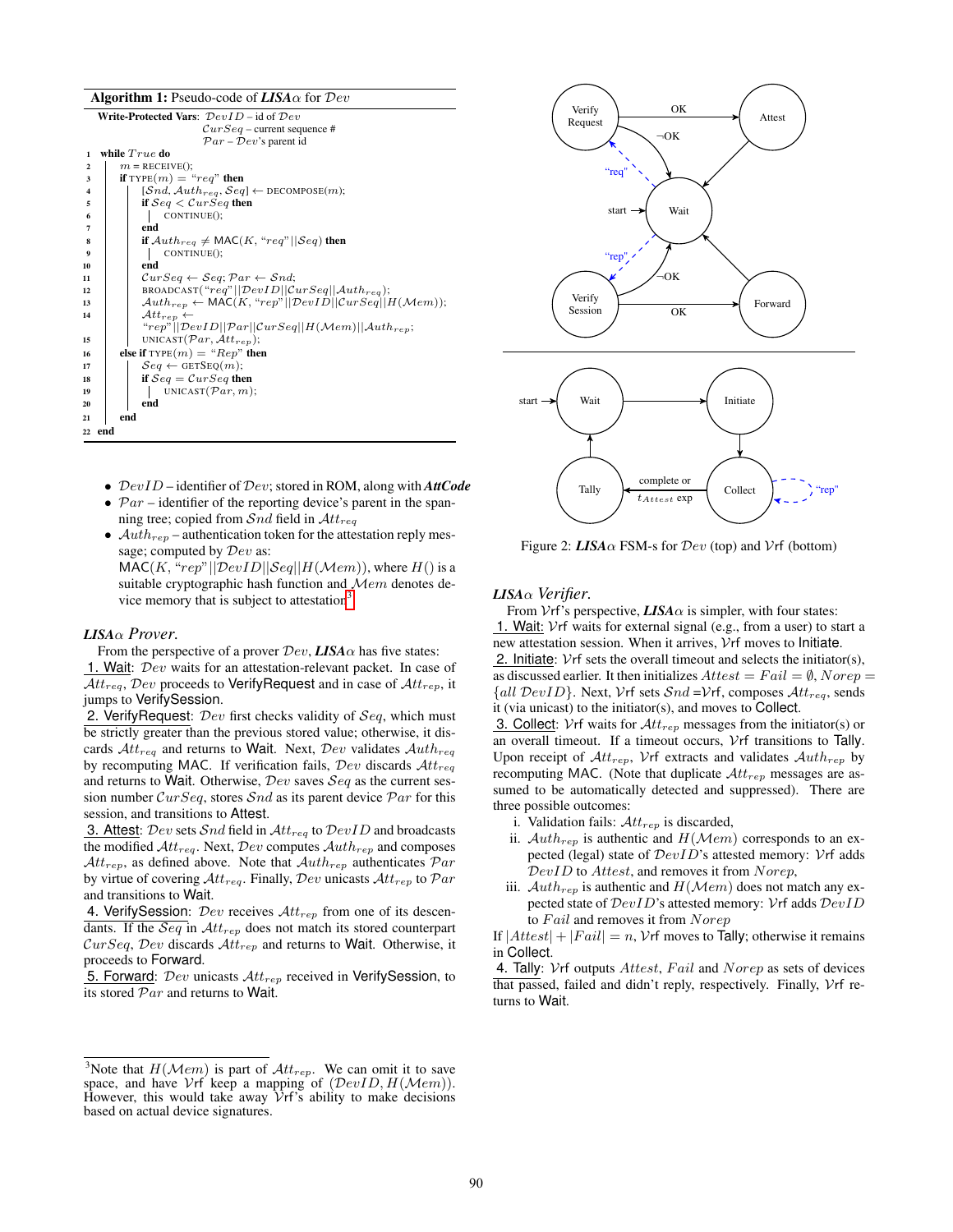#### Algorithm 2: Pseudo-code of *LISA*α for Vrf

1  $t_{Attest} \leftarrow t_a + t_{MAC} + 2 \cdot n \cdot t_t + t_s;$  $\sqrt{2}$  while  $True$  do  $3 | wait();$ 4  $InitID \leftarrow GETINITID();$ <br>5  $CurSeq \leftarrow GETSED(:$  $CurSeq \leftarrow$  GETSEQ();  $\mathcal{A}tt_{req} \leftarrow "req" || \mathcal{V}rf || \mathcal{C}urSeq || \mathcal{A}uth_{req};$ 7 UNICAST $(\text{InitID}, \text{Att}_{req});$ <br>8 Attest  $\leftarrow \emptyset$ : Fail  $\leftarrow \emptyset$ :  $Attest \leftarrow \emptyset; Fall \leftarrow \emptyset;$ 9  $\begin{array}{l} \text{Norep} \leftarrow \{allDevID\};\\ \text{10} \qquad T \leftarrow \text{GETTIMER}(); \end{array}$  $T \leftarrow \text{GETTIMER}();$ 11 while  $T < t_{Attest}$  do<br>
12  $\left| \begin{array}{c} \text{while } T < t_{Attest} \\ \text{At} \\ \text{At} \\ \text{tree} \end{array} \right|$  $Att_{rep} \leftarrow \text{RECEIVE}();$ 13  $[DevID, Par, Seq, H(Mem), Author_{rep}]$  $\vdash$  DECOMPOSE( $Att_{rep}$ ); 14 **if**  $Seq = CurSeq \wedge \hat{A}uth_{rep}$  $MAC(K, "rep" || DevID || Curseq || H(Mem))$  then 15 **i** if  $H(\mathcal{M}em) \subset$  EXPECTEDHASH $(\mathcal{D}evID)$  then 16 | | |  $Attest \leftarrow Attest \cup \{DevID\};$  $_{17}$  | | else 18  $\vert \vert \vert$   $\vert$  Fail ← Fail  $\cup$  {DevID}; 19 | | | end 20 | | Norep ← Norep \ { $\mathcal{D}evID$ };  $21$  end 22 **if**  $|Attest| + |Fail| = n$  then 23 | | BREAK(); 24 end  $25$  end 26 | OUTPUT $(Attest, Tail, Norep);$ 27 end

#### <span id="page-5-2"></span>*3.1.2* Vrf *Timeout in LISA*α

As follows from the protocol description (or, equivalently, from FSMs and pseudocode), devices do not require a timeout. For its part, Vrf sets the overall attestation timeout to

 $t_{Attest} = t_a + n \cdot t_{MAC} + 2 \cdot n \cdot t_t + t_s$ , where:

- $t_a$  time for  $Dev$  to perform self-attestation<sup>[4](#page-5-3)</sup>
- $t_{MAC}$  time for  $Dev$  to compute a MAC (to verify or generate) over a short message
- $t_t$  time for  $Dev$  to transmit a message to another device
- $t_s$  slack time, which accounts for variabilities, i.e., possible deviations

 $t_{Attest}$  represents the time corresponding to running  $LISA\alpha$  over a n-device swarm with the worst-case topology scenario, i.e., a realistic upper bound. The worst-case is a line topology where  $Att_{req}$ processing is done in sequence, taking  $n \cdot t_{MAC}$ . Only one  $t_a$  needs to be included in  $t_{Attest}$  since the last device (the only leaf in the tree) finishes its attestation after all others. Also, since there are at most *n* hops between Vrf and the last device, it takes  $n \cdot t_t$  to transmit  $Att_{req}$  to that device and the same amount of time to transmit the last  $Att_{rep}$  to  $V$ rf.

### <span id="page-5-1"></span>*3.1.3 Connectivity in LISA*α

Let  $t_0$  denote the time when  $Dev$  receives  $\mathcal{A}uth_{req}$  from  $Par$ ,  $t_{rep,i}$  denote the time when  $Par$  receives the  $i^{th}$   $\mathcal{A}uth_{rep}$  from  $Dev$  and  $z$  denote the number of  $Dev$ 's descendants. The connectivity assumption of  $LISA\alpha$  can be formally stated as follows:

 $LISA\alpha$  produces a correct swarm attestation result, i.e. no false positives and no false negatives, if a link between every Dev and its Par exists during their  $t_0$ ,  $t_{rep,1}$ ,  $t_{rep,2}$ ,..., $t_{rep,z+1}$ .

### *3.1.4 QoSA of LISA*α

At the end, Vrf collects a set of  $Att_{rep}$  messages, one from each device. After verifying all  $Att_{rep}$ -s, Vrf learns the list of successfully attested devices, thus achieving L-QoSA. It is easy to augment the protocol to collect topology information along with attestation results. This can be performed by simply including  $\mathcal{P}ar$  in each  $Att_{rep}$ . Vrf then can thus reconstruct the topology based on verified reports. Specifically, line 15 in Algorithm [1](#page-4-0) would become:  $\mathcal{A}uth_{rep} \leftarrow \text{MAC}(K, "rep" || \mathcal{C}urSeq || \mathcal{D}evID || \mathcal{P}ar || H(\mathcal{M}em));$ 

However, topology information obtained by Vrf is not reliable, since  $Par$  is not authenticated upon receiving  $Att_{req}$ . Fixing this is not hard; it would require each device to: (1) compute and attach an extra MAC, at least over  $\mathcal{P}ar$  and  $\mathcal{A}uth_{req}$  fields, at  $\mathcal{A}tt_{req}$ forwarding time, and (2) verify the  $\mathcal{P}ar$ 's MAC upon receiving  $\mathcal{A}tt_{reg}.$ 

### *3.1.5 Complexity of LISA*α

Complexity is discussed in Appendix [B.1.](#page-12-1) In brief,  $LISA\alpha$  is very simple in terms of software complexity and impose no additional features on the underlying attestation architecture. However, it requires a larger ROM and additional static MPU rules. Also, high communication overhead is  $LISA\alpha$ 's biggest drawback, since  $Dev$  transmits  $n$  reports in the worst case. This motivates the design of *LISA*s, which aims to reduce communication overhead by aggregating multiple  $Att_{ren}$ -s.

### <span id="page-5-0"></span>3.2 Synchronous Version: *LISA*s

The main idea in *LISA*s is to let devices authenticate and attest each other. When one device is attested by another, only the identifier of the former needs to be securely forwarded to Vrf, instead of the entire  $Att_{rep}$ . This translates into considerable bandwidth savings and lower Vrf workload. Also,  $Att_{rep}$ -s can be aggregated, which decreases the number of packets sent and received. It also allows more flexibility in terms of QoSA: from B-QoSA to F-QoSA. Finally, malformed or fake  $Att_{rep}$ -s are detected in the network and not propagated to  $Vrf$ , as in  $LISA\alpha$ . However, these benefits are traded off for increased protocol (and code) complexity, as described below.

*LISA*s's main distinctive feature is that each Dev waits for all of its children'  $Att_{rep}$ -s before submitting its own. This makes the protocol synchronous. Each Dev keeps track of its parent and children during an attestation session. Once  $Att_{req}$  is processed and propagated, Dev waits for each child to complete attestation by submitting a  $Att_{rep}$ . Then,  $Dev$  verifies each  $Att_{rep}$ , aggregates a list of children as well as descendants they attested, attests itself, and finally sends its authenticated  $\mathcal{A}tt_{rep}$  (which contains the list of attested descendants) to its  $\mathcal{P}ar$ .

#### *3.2.1 LISA*s *Protocol Details*

The FSM and pseudo-code for  $Dev$  are shown in an upper part of Figure [3](#page-6-0) and Algorithm [3,](#page-6-1) respectively. Design choices are discussed in Appendix [C.](#page-13-0) *LISA*s is constructed such that Dev can receive a new  $Att_{req}$  in any state, even while waiting for children's  $Att_{rep}$ -s. Besides  $Att_{req}$  and  $Att_{rep}$ , *LISAs* involves one extra message type:

(1) *request*:  $Att_{req} = ['req", Snd, Seq, Depth, Author_{eq}],$ 

(2) *report*:  $Att_{rep} = ['rep", Seq, DevID, Desc, Author_{ep}],$  and (3) *acknowledgment*:  $Att_{ack} = ['ack", Seq, DevID, Par]$ , with:

- $Snd-$  identifier of the sending device; this field is not authenticated
- $Seq-$  sequence number and/or timestamp of the present attestation instance; set by Vrf
- Depth– depth of the sending device in the spanning tree
- $\mathcal{A}uth_{req}$  authentication token for the attestation request message; computed by  $Vrf$  as: MAC(K, "req" | $\vert Seq$ )
- DevID– identifier of Dev (in ROM, along with *AttCode*)

<span id="page-5-3"></span><sup>&</sup>lt;sup>4</sup>In case of heterogeneous devices,  $t_a$  represents the maximum selfattestation time across all devices. The same applies to  $t_{MAC}$  and  $t_t$ .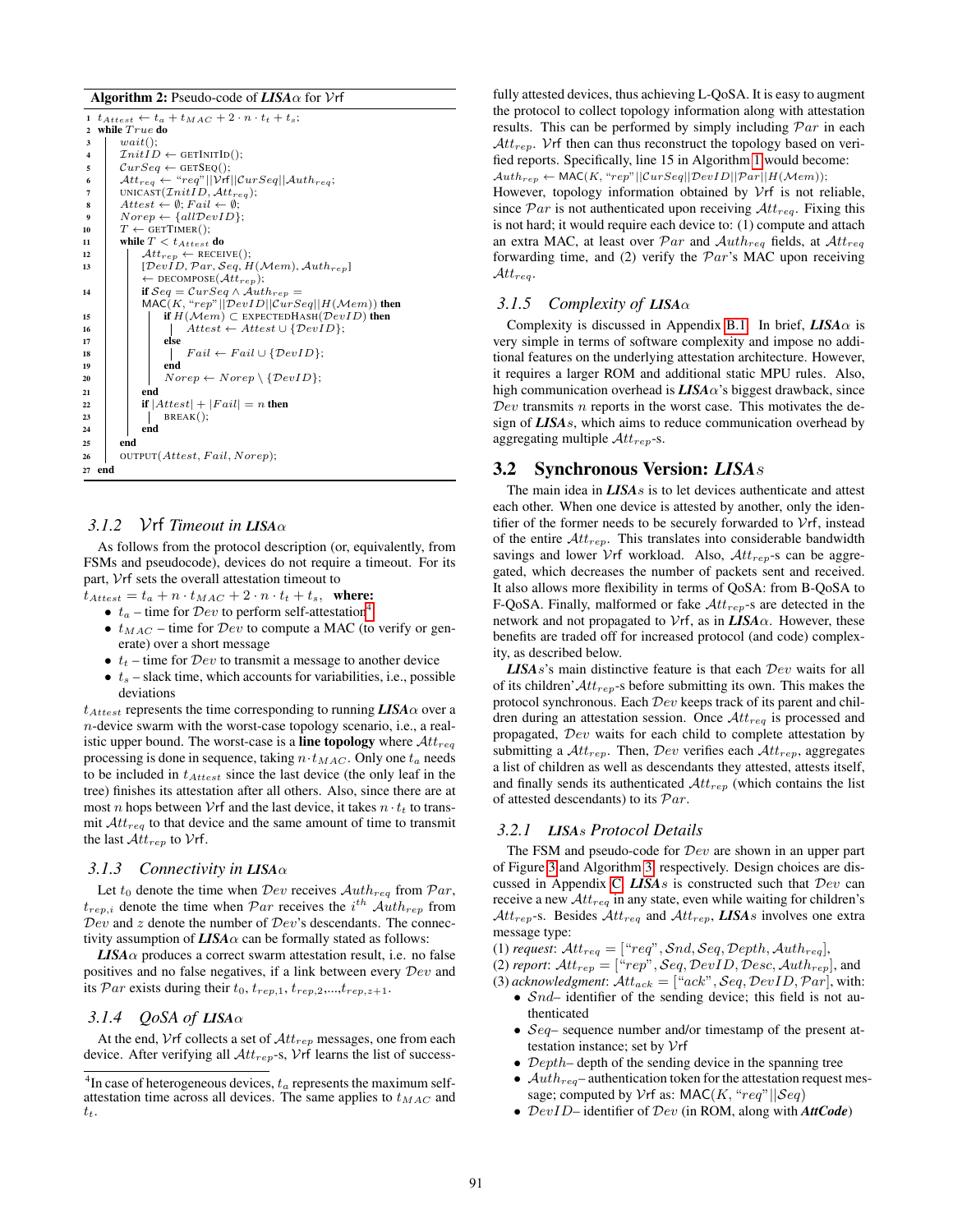<span id="page-6-0"></span>



Figure 3: FSM of *LISA*s: Dev (top) and Vrf (bottom)

- Desc- list of  $Dev's$  descendants; populated when  $Dev$  receives an authentic report
- $\mathcal{A}uth_{rep}$  authentication token for the attestation reply message; computed by  $Dev$  as:

<span id="page-6-16"></span><span id="page-6-15"></span><span id="page-6-12"></span><span id="page-6-11"></span><span id="page-6-3"></span> $MAC(K, "rep"|Seq||DevID||Desc)$ 

•  $Par-$  identifier of reporting device's parent in the spanning tree; copied from  $Snd$  field in  $Att_{req}$ 

#### *Prover in LISA*s *.*

From the perspective of a prover Dev, *LISA*s consists of eight states:

1. Wait: the initial state where  $Dev$  waits for an attestation-relevant packet. Dev transitions to VerifyRequest if it is  $Att_{req}$ , VerifySession if it is  $Att_{rep}$  and VerifyTimer+Ack if it is  $Att_{ack}$ . Also, if a timeout occurs during this state, Dev transitions to Attest+Answer. This timeout is set in Answer+Broadcast+Reset below.

<span id="page-6-18"></span><span id="page-6-17"></span><span id="page-6-2"></span>2. VerifyRequest: This state is similar to VerifyRequest in *LISA*s. If verification of  $\bar{\mathcal{A}}tt_{req}$  fails,  $\mathcal{D}ev$  discards  $\mathcal{A}tt_{req}$  and goes back to Wait. Otherwise, Dev realizes its depth in the spanning tree through Depth field in  $Att_{req}$  and saves Seq as  $CurSeq$  and Snd as  $Par.$  Finally,  $Dev$  transitions to Answer+Broadcast+Reset. 3. Answer+Broadcast+Reset:  $Dev$  sends  $Att_{ack}$  back to  $Par$ ,

<span id="page-6-1"></span>copies its  $DevID$  into Snd field of  $Att_{req}$  and broadcasts the modified  $Att_{req}$ . Next,  $Dev$  computes a timeout  $t_{REF}$ . This timeout is used to determine when to stop receiving  $Att_{rep}$  during Wait. Dev then initializes a list of its children  $(Children)$  and a list of its descendants (Desc) to empty sets, starts a timer, and returns to Wait.

4. VerifyTimer+Ack:  $Dev$  receives  $Att_{ack}$  from a device that wants to be its child. First, Dev checks with an acknowledgment time-

```
Algorithm 3: Dev pseudo-code in LISAs.
     Write-Protected Vars: CurSeq – current sequence number
                                    DevID - id of Device Dev\mathcal{P}ar – id of current \mathcal{D}ev's parent
                                    C – pre-installed hash of Dev's memoryDesc – list of id-s of Dev's descendants
 1 t_{ACK} \leftarrow t_{MAC} + 2t_t + t_s;<br>2 while True do
     while True do
 3 m \leftarrow \text{NONBLOCKRECEIVE}<br>4 T \leftarrow \text{GETTime} ():
           T \leftarrow GETTIME();
 5 if TYPE(m) = \frac{m}{r}eq^n then
  6 \blacksquare [Auth<sub>req</sub>, Seq, Snd, Depth ] \leftarrow DECOMPOSE(m, \text{``req''});<br>
if Seq < CurSeq then
 8 CONTINUE();
 9 end
10 if \mathcal{A}uth_{req} \neq \mathsf{MAC}_K("req" \| \mathcal{S}eq) then
11 | CONTINUE();
12 end
 13 \left[\begin{array}{c} \mathcal{C}urSeq \leftarrow \mathcal{S}eq; \mathcal{P}ar \leftarrow \mathcal{S}nd; \ \mathcal{A}tt_{ack} \leftarrow \text{``ack"} || \mathcal{C}urSeq || \mathcal{D}evID || \mathcal{P}ar; \end{array}\right)15 | UNICAST(Par, Att_{ack});16 t_{REP} \leftarrow (n - \mathcal{D}epth)(t_{ACK} + t_a + t_{MAC} + t_t + t_s);17 \left|\int_{\mathcal{A}t} H_{req} \leftarrow "req" || \mathcal{C}urSeq || \mathcal{D}evID || (\mathcal{D}epth+1) || \mathcal{A}uth_{req};18 BROADCAST(Att_{req});<br>19 Desc \leftarrow \emptyset:
                  Desc \leftarrow \emptyset;
20 Children \leftarrow \emptyset;
21 T \leftarrow \text{RESTARTTIMER}();22 else if TYPE(m) = \alpha c k^m then<br>
23 if T > t_{ACK} then
23 if T > t_{ACK} then<br>24 continue();
                        CONTINUE();
\begin{array}{c|c} 25 & \text{end} \\ 26 & \text{S}e \end{array}[\mathcal Seq, \mathcal End, \mathcal SndPar] \leftarrow \texttt{DECOMPOSE}(m, \text{``ack''});27 if \mathcal{S}eq = CurSeq then<br>
28 if \mathcal{S}eq = CurSeq then<br>
\mathcal{S}children = Chili| Children = Children ∪ {Snd};
29 end
30 else if \text{Type}(m) = \text{``rep''} then
30 if T \leq t_{ACK} \vee T \geq t_{REF} then
32 CONTINUE();
33 end
34 \Big|\Big| [Seq, Snd, SndDesc, Auth<sub>rep</sub>] ← DECOMPOSE(m, "rep");35 if \mathcal{S}eq \neq \mathcal{C}ur\mathcal{S}eq then
36 | | CONTINUE();
37 end
38 i if \mathcal{A}uth_{rep} = \text{MAC}(K, "rep" || CurSeq || \mathcal{S}nd || \mathcal{S}ndDesc)then
39 | | Desc \leftarrow Desc \cup \{Snd\} \cup SndDesc;40 Children ← Children \ {Snd};
41 end
42 end
43 if (Children = \emptyset \wedge T \geq t_{ACK}) \vee (T \geq t_{REF}) then<br>44 if H(\mathcal{M}em) \neq C then
                 if H(\mathcal{M}em) \neq \mathcal{C} then
45 \vert \vert ABORT();
46 end
47 \left| \left| \begin{array}{c} \text{Aut } h_{rep} \leftarrow \text{MAC}(K, \text{``rep''} || \text{CurSeq} || \text{DevID} || \text{DevID} || \text{Desc}) ;\ \text{At } t_{-1} \leftarrow \text{``rep''} || \text{CurSeq} || \text{DevID} || \text{Desc} || \text{Aut } h_{-1} .\ \end{array} \right|\right|Att_{rep} \leftarrow "rep" || CurSeq|| DevID||Desc||Auth_{rep};49 UNICAST(\mathcal{P}ar, \mathcal{A}tt_{rep});<br>50 T \leftarrow \text{RESTANDSTOPT}T \leftarrow RESETANDSTOPTIMER():
51 end
52 end
```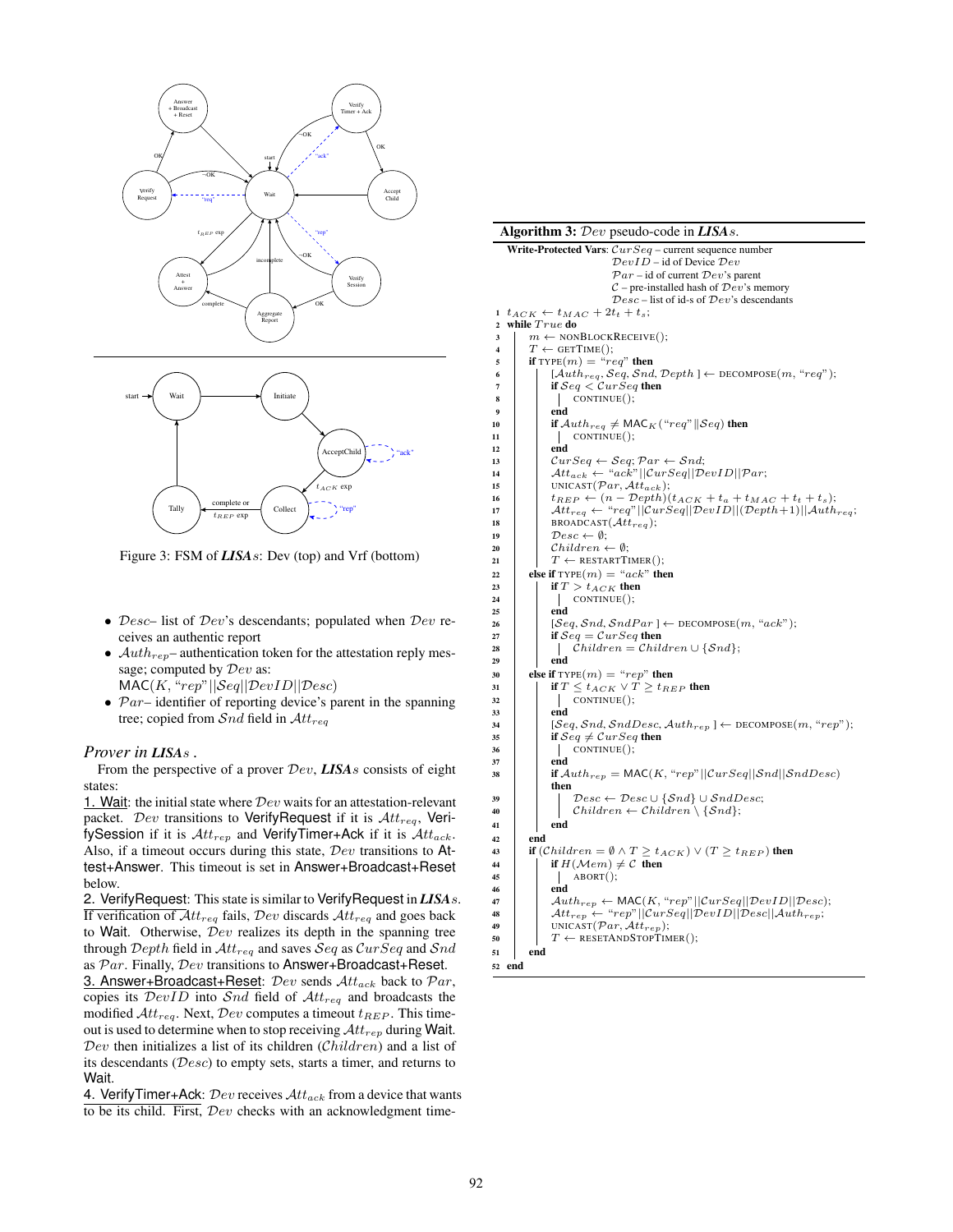out  $(t_{ACK})$ , which is a global constant. If the current time is later than  $t_{ACK}$ , Dev discards  $Att_{ack}$  and returns to Wait. If the Seq in  $Att_{ack}$  does not match  $CurSeq$ ,  $Dev$  also discards  $Att_{ack}$  and goes back to Wait. Otherwise, Dev transitions to AcceptChild.

5. AcceptChild:  $Dev$  accepts  $Att_{ack}$  and stores  $Snd$  into  $Children$ . Then, Dev returns to Wait.

6. VerifySession: This state is also similar to VerifySession in  $\overline{LISA\alpha}$ . Dev discards  $Att_{rep}$  and return to Wait if Seq in  $Att_{rep}$ does not match  $CurSeq$ . Otherwise, it transitions to AggregateReport

7. AggregateReport:  $Dev$  accepts  $Att_{rep}$  and aggregates it with other received reports in the same session. The aggregation is done by adding  $Snd$  and  $Desc$  fields in  $Att_{rep}$  into its  $Desc$  and removing Snd from Children since Snd has replied. If all of its children have already replied (or  $Children = \emptyset$ ),  $Dev$  transitions to Attest+Answer. Otherwise, Dev returns to Wait.

8. Attest+Answer: Dev computes a hash of its attestable memory. If the resulting digest does not match with the pre-installed hash value  $(C)$ ,  $Dev$  outputs an error and acts accordingly (e.g., hardware reset and memory wipe-out). Otherwise,  $Dev$  constructs  $\mathcal{A}uth_{rep}$  and  $\mathcal{A} tt_{rep}$  as defined earlier and unicasts  $\mathcal{A} tt_{rep}$  to  $\mathcal{P}ar$ . Finally, the timer is reset and stopped and  $Dev$  returns to Wait.

#### *Verifier in LISA*s *.*

The  $V$ rf in *LISAs* has one additional state – AcceptChild – while the rest of the states remain similar or the same as the ones in  $LISA\alpha$ . Vrf's pseudo-code is illustrated below and its finite state machine is in the lower part of Figure [3.](#page-6-0)

1&2. Wait and Initiate: These two state are identical to their counterparts in *LISA*α.

3. AcceptChild: Vrf waits for  $Att_{ack}$ -s from the initiator(s), which are used to determine the completion of Collect. After a timeout occurs, Vrf stops receiving  $Att_{ack}$ -s and transitions to Collect.

4. Collect: This state is also similar to Collect in *LISA*α except the following three behaviors: One is Vrf does not need to check  $H(\mathcal{M}em)$  since it is not include in  $\mathcal{A}tt_{rep}$ . Secondly,  $\mathcal{V}$ rf does not need to maintain a list of unsuccessfully attested devices  $(Fail)$ since software-infected devices cannot output an authentic  $\mathcal{A}uth_{rep}$ . Lastly,  $V$ rf transitions to Tally if the initiator(s) (realized in AcceptChild) has sent its reports. The rest of its behaviors remains the same as in  $LISA\alpha$ .

5. Tally:  $V$ rf outputs  $Attest$  and  $Norep$  and returns to Wait.

### *3.2.2 Timeouts in LISA*s

 $Dev$  requires two timeouts: an acknowledgment timeout  $(t_{ACK})$ and a report timeout  $(t_{REF})$ .

 $t_{ACK}$  is the amount of time that  $Dev$  waits after having broadcast a request for children acknowledgments. It is set to the constant value of  $t_{MAC} + 2t_t + t_s$ , that is time for the broadcast to reach a neighbor  $(t_t)$ , for the neighbor to verify the request  $(t_{MAC})$ , and then for the answer to be received by  $Dev$  (another  $t<sub>t</sub>$ ), plus some slack  $t_s$  (global parameter). This gives all neighbors an opportunity to send  $\mathcal{A}tt_{ack}$ .

 $t_{REF}$  is the amount of time, after the children have been determined, that  $Dev$  will wait for reports before performing its own attestation. It is set to the value  $(n - \mathcal{D}epth)(t_{ACK} + t_a + t_{MAC} +$  $t_t + t_s$ ). This represents the time the descendants would take to answer back to Dev in the absolute worst scenario. This scenario is when the descendants are in a line topology and each has only one child (except the last one). It is indeed the worst case because no work can be done in parallel. Each node in the line (except the leaf) will perform the following: forward a request to and wait for the answer from its (only) child  $(t_{ACK})$ , and then, after receiving

#### Algorithm 4: Vrf pseudo-code in *LISA*s.

```
1 t_{ACK} \leftarrow t_{MAC} + 2t_t + t_s;2 t_{Attest} \leftarrow n \cdot (t_{ACK} + t_a + t_{MAC} + t_t + t_s);<br>3 while True do
     while True do
 4 wait()InitID \leftarrow GETINITID();CurSeq \leftarrow GETSEQ();
             Att_{req} \leftarrow "req" || Vrf || CurSeq || Auth_{req};8 UNICAST(\mathcal{I}nitID, \mathcal{A}tt_{req});<br>9 \mathcal{A}ttest \leftarrow \emptyset; Children \leftarrow \emptyset;10 Norep \leftarrow \{allDevID\};<br>11 T \leftarrow GETIMER();11 T \leftarrow \text{GETTIMER}();<br>12 while T < t_{ACK}while T < t_{ACK} do
13 Att_{ack} \leftarrow \text{RECEIVE}();<br>
14 [Seq, DevID, Par] \leftarrow14 [Seq, DevID, Par] \leftarrow \text{DECOMPOSE}(\mathcal{A}tt_{ack});<br>
15 \text{if } Seq = CurSeq \text{ then}15 if \mathcal{S}eq = CurSeq then<br>
16 if \mathcal{S}eq = CurSeq then<br>
\Box Children \leftarrow Child16 | Children ← Children ∪ {DevID};<br>17 | end
                    end
18 end
19 while T < t_{REF} do<br>
20 Attree \leftarrow RECI
 20 \begin{array}{|l|} \hline \end{array} \begin{array}{c} \text{At } t_{rep} \leftarrow \text{RECEIVE}();\ \hline \end{array} \begin{array}{c} \text{20} \left[ \text{Snd}, \mathcal{P}ar, \text{Seq}, \text{SndDesc}, \text{Aut}h_{rep} \right] \hline \end{array}- DECOMPOSE(Att_{rep});
 22 if Seq = CurSeq \wedge Author_{rep} = \text{MAC}(K, "rep" || Seq|| DevID || SndDesc) then
 23 Attest ← (Attest ∪ SndDesc) ∪ {Snd};<br>
Norep ← (Norep \ SndDesc) \ {Snd};
25 | Children ← Children \ {Snd};
\begin{array}{c|c} 26 & \text{end} \\ 27 & \text{if } C \end{array}if Children = \emptyset \vee |Attest| = n then
\begin{array}{c|c} 28 & \text{BREAK} \end{array} and
                    end
30 end
31 OUTPUT(Attest, Norep);
32 end
```
the answer, verify its child's report  $(t_{MAC})$ , attest itself  $(t_a)$ , and finally answer back to the parent  $(t_t)$  and some slack  $t_s$  for variability considerations. In this scenario, all of Dev's descendants will take this time (except the leaf which takes slightly less). If  $Dev$  has  $Depth$  ancestors, it has at most  $(n - Depth)$  descendants. Hence, time for attestation of descendants is bounded, even in the worstcase scenario, by:  $(n - \mathcal{D}epth)(t_{ACK} + t_a + t_{MAC} + t_t + t_s).$ Note that the timeouts are needed to detect errors and DoS attacks. In most topologies, the delay in gathering reports will be much shorter. Finally,  $Depth$  is important: without it, if a node times out, its parent (and all ancestors) will also time out. Then, Vrf would have no idea about what happened. Instead, if a node times out, it sends what it has thus far to its parent, which does not time out itself.

Since Vrf can be viewed as the root of the spanning tree,  $t_{ACK}$ and  $t_{REP}$  are applicable to it. Vrf's  $t_{REP} = n \cdot (t_{ACK} + t_a + t_a)$  $t_{MAC} + t_t + t_s$ ).

#### <span id="page-7-0"></span>*3.2.3 Connectivity in LISA*s

Let  $t_0$  denote the time that  $Dev$  receives  $\mathcal{A}uth_{req}$  from  $Par$ ,  $t_1$  denote the time that  $\mathcal{P}ar$  receives  $\mathcal{A}tt_{ack}$  from  $\mathcal{D}ev$  and  $t_2$  denote the time that  $\mathcal{P}ar$  receives  $\mathcal{A}uth_{rep}$  from  $\mathcal{D}ev$ . Then, we can formally state the connectivity assumption in *LISA*s as follows:

*LISA*s provides correct swarm attestation result, i.e. no falsepositive and false-negative, if a link between every Dev and its Par exists during their  $t_0$ ,  $t_1$  and  $t_2$ .

Note that this assumption is more relaxed than the one in  $LISA\alpha$ since each link has to appear during those three times while in *LISA* $\alpha$ , *Dev* and *Par* have to be connected for transmitting  $z + 1$ messages where  $z$  is a number of  $Dev's$  descendants. The downside, however, is that when the assumption does not hold, Vrf will lose all  $\mathcal{A}uth_{rep}$ -s of  $Dev$  and its descendants while in  $LISA\alpha$ , some of those  $\mathcal{A}uth_{rep}$ -s could still arrive to  $V$ rf.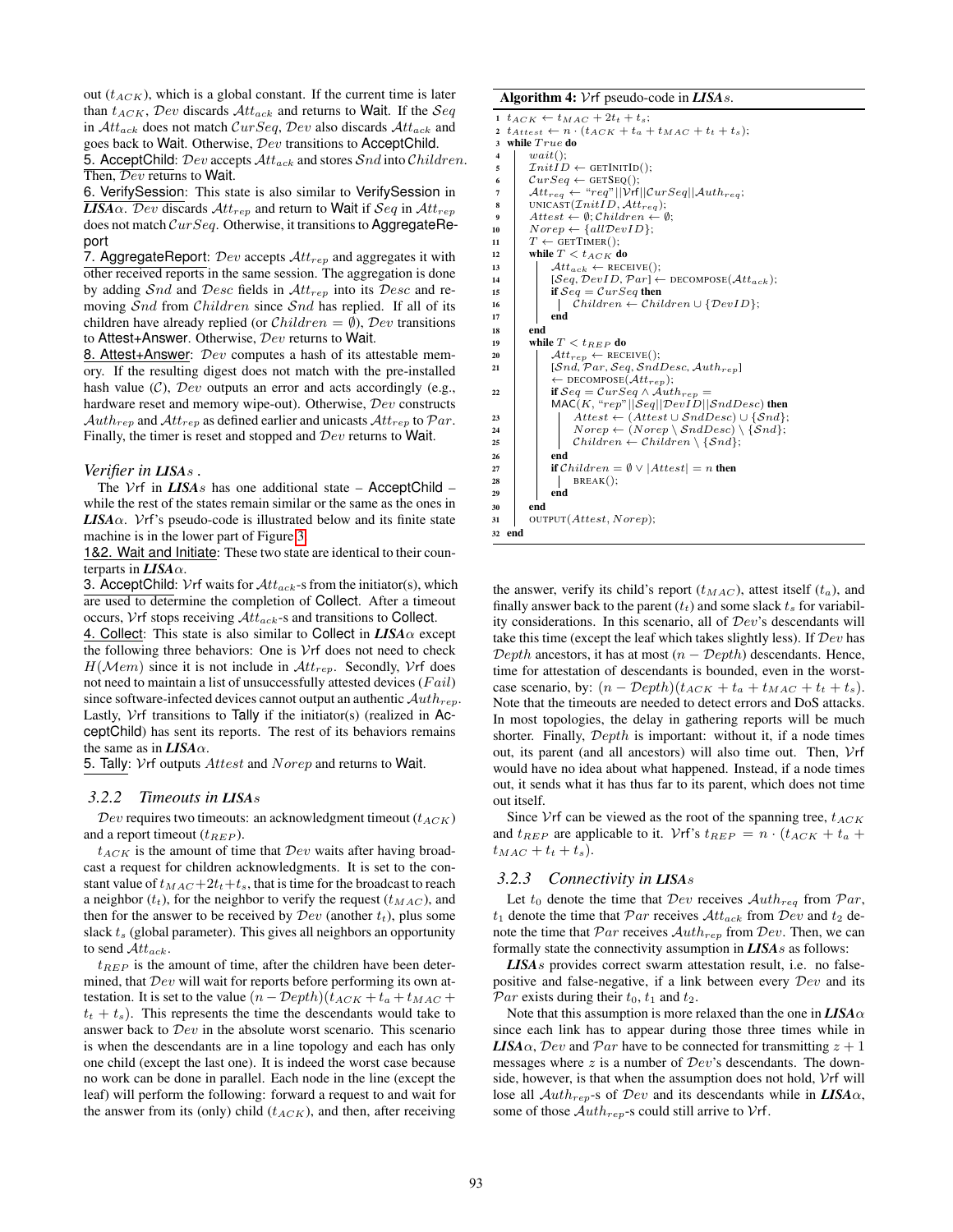### *3.2.4 QoSA of LISA*s

As presented in Algorithm [3,](#page-6-1) *LISA*s offers L-QoSA. By changing information contained in the reports (line [48\)](#page-6-2), QoSA can be amended to:

- *Binary:* Instead of  $Desc$ ,  $Att_{rep}$  contains a single bit indicating whether all descendants have been successfully attested. This saves bandwidth over L-QoSA since reports are smaller (the MAC is also faster to compute). The obvious downside is that  $Vrf$  is only learns the result of swarm attestation as a whole, and can not identify missing devices. One option is to use *LISA*s with B-QoSA until failure is encountered and then re-run *LISA*s with higher QoSA to identify devices that failed attestation.
- *Counter*: Using a counter allows Vrf to learn how many devices failed attestation. This comes at a marginal increase is bandwidth consumption.
- *List Complement:* Instead of composing a list of attested descendants, each device can build a list of unattested ones. In a mostly healthy swarm, this is cheaper in terms of bandwidth than list QoSA.
- *Topology:* By representing the list of descendants as a tree instead of a set in the report, *LISA*s can provide topology infor-mation to Vrf. Specifically, line [39](#page-6-3) is replaced by:  $Desc \leftarrow$  $Desc\cup (Snd : SndDesc)$ . This recursively creates a subtree rooted at each node. The only drawback is a small increase in bandwidth usage.

### <span id="page-8-0"></span>4. SECURITY ANALYSIS

We now describe possible attacks and then (informally) assess security of  $LISA\alpha$  and  $LISAs$ .

### 4.1 Attack Vectors

Recall that our adversarial model only considers *remote and local adversaries*, while physical attacks are out of scope. An adversary Adv can remotely modify the software and/or the state of any device. It also has full control of all communication channels, i.e., can eavesdrop on, inject, delete, delay or modify any messages between devices, as well as between any device and Vrf. In the context of *LISA*, the following attacks are possible:

- 1. *Report Forgery:* Forging a  $Att_{rep}$  would allow a device to evade detection of malware, or allow  $Adv$  to impersonate a device.
- 2. *Request Forgery:* Forging a  $Att_{req}$  would trigger unnecessary swarm attestation and result in denial-of-service (DoS) for the entire swarm.
- 3. *Application Layer DoS:* Adv can launch a DoS attack abusing the attestation protocol itself. This type of attack can vary, depending on the protocol version. One example is flooding the swarm with fake  $Att_{rep}$ -s.
- 4. *DoS on Network Layer and Lower Layers:* Adv can launch a DoS attacks that target network, link and physical layers of devices. This includes radio jamming, random packet flooding, packet dropping, etc. We do not consider such attacks since they are not specific to swarm attestation.

### 4.2 Security of *LISA*α

**Report Forgery:** Recall that  $Att_{rep}$  in  $\text{LISA}\alpha$  is ["rep",  $DevID$ ,  $Par, Seq, H(Mem), \mathcal{A}uth_{rep}$ ] where  $\mathcal{A}uth_{rep} = \text{MAC}(K, "rep")$  $||DevID||Seq||H(Mem)$ . If  $Adv$  produces an authentic  $Att_{rep}$ for some device then one of the following must hold:

• Adv forges  $\mathcal{A}uth_{rep}$  without knowing K: this requires  $\mathcal{A} dv$ to succeed in a MAC forgery, which is infeasible, with overwhelming probability, given a secure MAC function.

- Adv knows K and constructs its own  $\mathcal{A}uth_{rep}$ : this is not possible, since only *AttCode* can read K, *AttCode* leaks no information about K beyond  $\mathcal{A}uth_{rep}$ , and  $\mathcal{A}dv$  can not tamper with hardware.
- $Adv$  modifies a compromised device's  $DevID$  which results in producing  $\mathcal{A}uth_{rep}$  for another  $DevID$ : since  $DevID$ "lives" in ROM, it can not be modified.

We note that replay attacks are trivially detected by  $Vrf$  since each  $Att_{req}$  includes a unique monotonically increasing  $Seq$ , which is authenticated by every  $Dev$  and included in  $Att_{rep}$ .

**Request Forgery:** Recall that  $Att_{req}$  in  $\text{LISA}\alpha$  is ["req", Snd,  $Seq$ ,  $\mathcal{A}uth_{req}$ ] where  $\mathcal{A}uth_{req} = \textsf{MAC}(K, "req" || \mathcal{S}eq)$ . An  $\mathcal{A} dv$ that fakes an  $Att_{req}$  must either create a forged  $Auth_{req}$  without  $K$  or somehow know  $K$ . Similar to report forgery above, neither case is possible due to our assumptions about the MAC function and inaccessibility of K.

Application Layer DoS: An  $Adv$  flooding the swarm with fake  $Att_{rep}$ -s and/or  $Att_{req}$ -s can result in an effective attack if it triggers a lot of computation on, and/or communication between, devices. Fake  $Att_{req}$  flooding to a device is not very effective since it causes DoS for only that device which authenticates an  $Att_{req}$ before doing further work and forwarding it. On the other hand, a fake  $Att_{rep}$  sent to a single device can result in several devices forwarding garbage. This is because a device forwards a report to its parent (and further up the spanning tree) without any authentication. We consider this attack not to be severe because it does not trigger any other computation (only communication).

### 4.3 Security Analysis of *LISA*s

Report Forgery: Analysis of this attack in *LISA*s is similar to that in *LISA*α. Att<sub>rep</sub> in *LISAs* is ["rep", DevID, CurSeq, Desc,  $Authorep]$ , where  $Author_{rep} = MAC(K, "rep" || DevID || CurSeq$  $||$ Desc). If  $Adv$  successfully forges a  $Att_{rep}$  for one of the swarm devices such that Vrf accepts it, then one of the following must have occurred: (1)  $Adv$  forged  $Auth_{rep}$  violating security of the underlying MAC; (2)  $Adv$  learned K which is in ROM and only accessible from *AttCode* which is leak-proof; or (3) Adv was able to modify variables that "live" in write-protected memory (i.e.,  $CurSeq$ ,  $DevID, Par, Desc and Children$ ). This is also not possible due to the guaranteed write-protection from MPU access rules and ROM.

**Request Forgery:**  $Att_{req}$  in *LISAs* is similar to  $Att_{req}$  in *LISA* $\alpha$ except the additional field –  $Depth$ . This field is, however, not utilized when checking integrity of  $Att_{req}$ . Thus, the analysis of this attack is similar to that in the  $LISA\alpha$  case above.

Application-Layer DoS: Fake request flooding in *LISA*s has the same effect as that in  $LISA\alpha$  since the request of both protocols has similar format and is handled similarly. Fake report flooding, nonetheless, does not result in significant communication overhead since a device in *LISA*s verifies all reports before aggregating them. In addition, *LISA*s involves one additional type of message:  $Att_{ack}$ . Recall that  $Dev$  in *LISAs* constructs *Children* based on  $Att_{ack}$ -s and then waits for reports until  $Children$  is empty or a timeout  $t_{REF}$  occurs. A fake  $Att_{ack}$  causes devices to wait longer than necessary. However, such waiting time is still bounded by  $t_{REF}$  and thus in the worst case this attack will result in timeout of all of its ancestor devices. This attack is not severe since it does not incur extra computation on any devices, and produces effects similar to DoS attacks on lower layers. Fake  $Att_{ack}$  flooding is also possible in *LISA*s, though it results in DoS for targeted devices and not the entire swarm.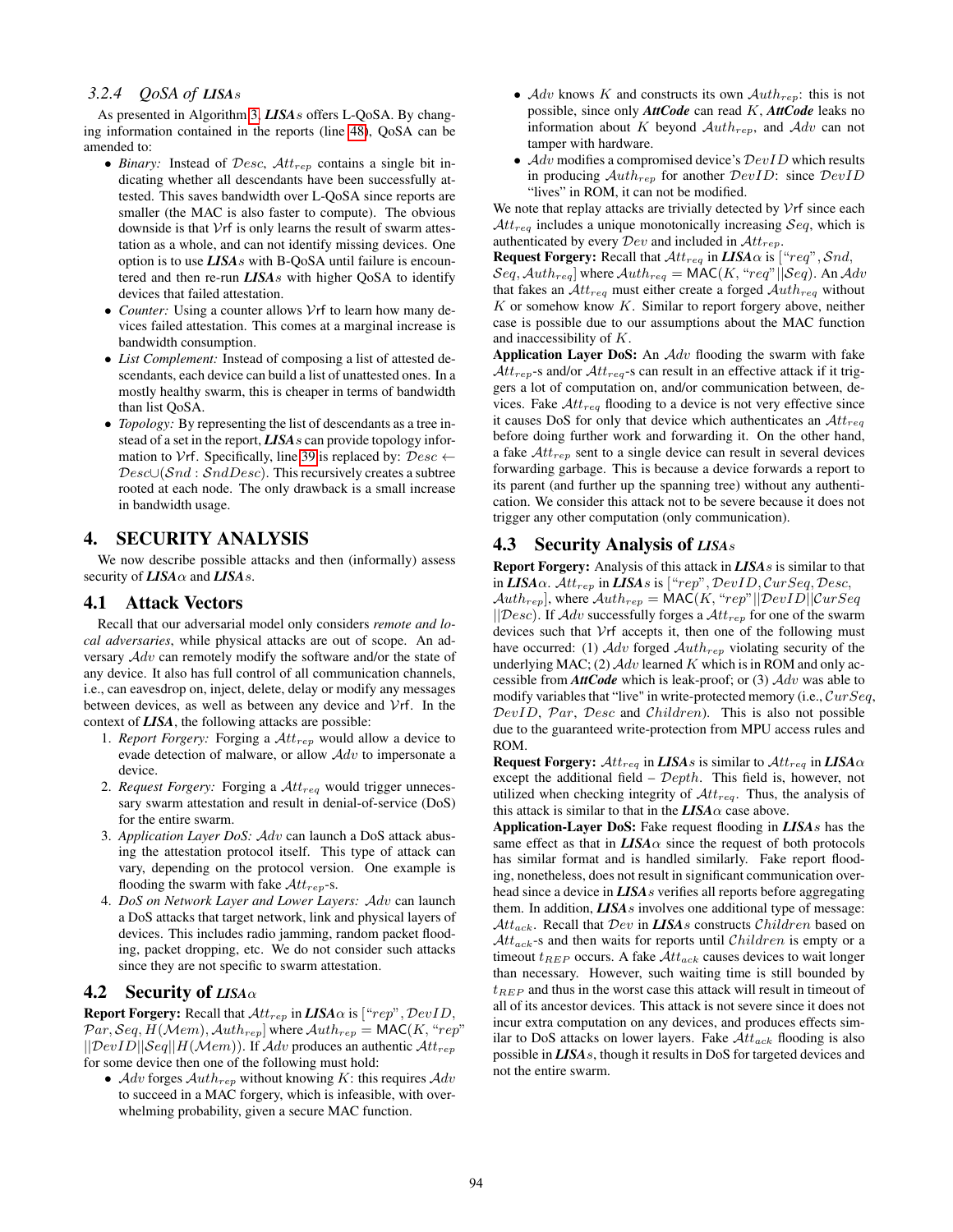# <span id="page-9-0"></span>5. EXPERIMENTAL ASSESSMENT

We implemented  $LISA\alpha$  and  $LISA\beta$  in Python, and assessed their performance by emulating device swarms using the opensource Common Open Research Emulator (CORE) [\[2\]](#page-11-11).

### 5.1 Experimental Setup and Parameters

CORE Emulator: CORE is a framework for emulating networks. It allows defining network topologies with lightweight virtual machines (VMs). CORE contains Python modules for scripting network emulations at different layers of the TCP/IP stack and allows defining mobility scenario for nodes, configuring routing and switching, network traffic and applications running inside emulated VMs. One key advantage of CORE over other simulation frameworks, such as ns2 or ns3, is that it utilizes the actual network stack in Linux and instantiates each emulated node using a lightweight VM with its own file system running its own processes. Using the actual networking stack results in performance estimates very close to reality, since it does not abstract away any implementation details or issues at the data link, network and transport layers.

Experimental Setup & Scenarios: We generated several CORE scenarios with  $n$  nodes each. In every scenario, the positions of the *n* nodes are chosen uniformly at random in an area of  $1,500 \times 800$ units, e.g., meters. A pair of nodes is connected if the distance between them is smaller then a threshold of 200 units, corresponding roughly to the coverage range of 802.11/WiFi. If the resulting network is not connected, the above process is repeated until a connected network is generated. Vrf is also randomly positioned within the area, and connected to the generated network. Figure [6](#page-14-0) in Appendix [E](#page-14-1) in shows a sample configuration.

The link-layer medium access control protocol running between neighboring nodes is 802.11. Network layer (IP) routing tables are automatically populated via the Optimized Link State Routing (OLSR) protocol, an IP-based routing protocol optimized for MANETs. OLSR uses proactive link-state routing with "Hello" and "Topology Control" messages that discover and disseminate link state information throughout the network. Each node uses topology information to compute next-hop destinations for all other nodes using the shortest path algorithm. Each node then runs our swarm attestation protocol, though instead of actually performing cryptographic operations, we insert delays (specified below) corresponding to time to perform such operations on low-end devices. At the beginning of each experiment, Vrf broadcasts a new  $\mathcal{A}tt_{req}$ that is propagated throughout the network according to  $LISA\alpha$  or *LISA*s.

Timings of Cryptographic Operations: Delays used to mimic cryptographic operations on low-end devices are as follows:

- Vrf signature computation/verification: 0.0001s
- Node signature computation/verification: 0.001s
- Node hash speed (for attestation):  $0.0429s/MB$

The scheme used to sign messages can be implemented by a MAC or a public key signature scheme such as ECDSA (see Section [6\)](#page-9-1). These timings are based on using ECDSA-160 and SHA-256. Using a MAC would reduce the time for small memory sizes. However, as discussed in Sections [5.2](#page-9-2) and [6,](#page-9-1) computation is generally dominated by hashing. Numbers for Vrf are derived from a typical laptop, and those for Dev nodes come from a Raspberry Pi-2.

### <span id="page-9-2"></span>5.2 Experimental Results

In each experiment, we measured: (a) total time to perform swarm attestation: from Vrf sending  $Att_{rea}$ , until Vrf finishes verification of the last  $Att_{rep}$ ; (b) average CPU time for  $Dev$  to performing attestation; and (c) average number of bytes transmitted per Dev. Figure [4](#page-10-0) shows the results for both protocols with various amounts

of attested memory and different swarm sizes. Each data point is obtained as an average over 30 randomly generated scenarios for that setup.

Total time (Figure [4a\)](#page-10-0) varies significantly between  $LISA\alpha$  and *LISA*s. This is because in *LISA*s nodes spend a lot of time waiting for external input, without computing anything. In these results, the factor varies between 2 (for 1MB) to 8 (for 100MB). This time is also heavily influenced by the size of the attested memory, as shown in Figure [4b.](#page-10-0) Finally, total attestation time depends (roughly logarithmically) on n, since nodes are explored in a tree fashion. Although random, the tree is expected to be relatively well-balanced; see Figure [6](#page-14-0) in Appendix [E.](#page-14-1)

Average CPU time (Figure [4b\)](#page-10-0) for Dev is roughly equivalent in both protocols. This might seem counterintuitive, since in *LISA*s nodes verify  $Att_{rep}$ -s of their children. However, verification is much cheaper than attestation, in particular, if attested memory size is large. This is discussed in Section [6.](#page-9-1) The number of devices  $(n)$  also has little effect on computation costs. On the other hand, the amount of attested memory has a strong impact on Dev's CPU usage. This shows that both protocols impose negligible extra overhead (over single-prover attestation) in terms of CPU usage.

Bandwidth usage (Figure [4c\)](#page-10-0) is, as expected, higher in *LISA*α than in  $LISA$ s. The exact difference factor depends on  $n$ , ranging from negligible (5 nodes) to 3 (40 nodes). This only represents payloads size. Nodes in  $LISA\alpha$  also send more packets<sup>[5](#page-9-3)</sup>, compared to only 3 in *LISAs*:  $Att_{req}$ ,  $Att_{ack}$ , and  $Att_{rep}$ . Bandwidth usage is also roughly linear in terms of  $n$ . The size of the memory does not affect bandwidth usage, since data transmitted by nodes is independent to it.

# <span id="page-9-1"></span>6. CRYPTOGRAPHIC CHOICES

As described above, both  $LISA\alpha$  and  $LISA\alpha$  assume that symmetric cryptography is used for constructing the MAC primitive, i.e., a keyed cryptographic hash function [\[5\]](#page-11-18) or a CBC-based MAC [\[11\]](#page-11-19). Key management is trivial: a single master key shared between Vrf and all devices is used for computing and verifying all attestation reports. However, under some conditions, it might be desirable or even preferable to apply less naïve key management techniques and/or take advantage of public-key cryptography.

*Physical Attacks:* As stated earlier, *LISA*α and *LISA*s consider physical attacks to be out of scope, following most prior literature on this topic. Thus, *SMART+* architecture, coupled with a single shared symmetric master key, is sufficient for attesting the entire swarm in the presence of *Remote* and *Local* adversaries, as defined in Section [2.2.](#page-2-2) However, in the presence of physical adversaries, neither scheme is secure. A physical attack on a single device exposes the master key, which allows the adversary to impersonate all other devices as well as Vrf.

*Device-Specific Keying:* One natural mitigation approach is to impose a unique key that each device shares with Vrf. That way, the adversary learns only one key upon compromising a single device. Although this approach would work well with  $LISA\alpha$ , it requires changes to *LISA*s to support key establishment among neighboring devices; this would likely entail the use of public key cryptography, e.g., using the Diffie-Hellman key establishment protocol.

Att<sub>req</sub> Authentication: Device-specific symmetric keying also does not address the issue of Vrf impersonation. To allow devices to authenticate each  $Att_{req}$  individually,  $Vrf$  would need to compute  $n$  distinct  $\mathcal{A}uth_{req}$  tags, one for each device. This might incur significant computational and bandwidth overheads, if  $n$  is large.

<span id="page-9-3"></span><sup>&</sup>lt;sup>5</sup> The number of packets sent by both protocols, not depicted here, follows a behavior very similar to Figure [4c.](#page-10-0)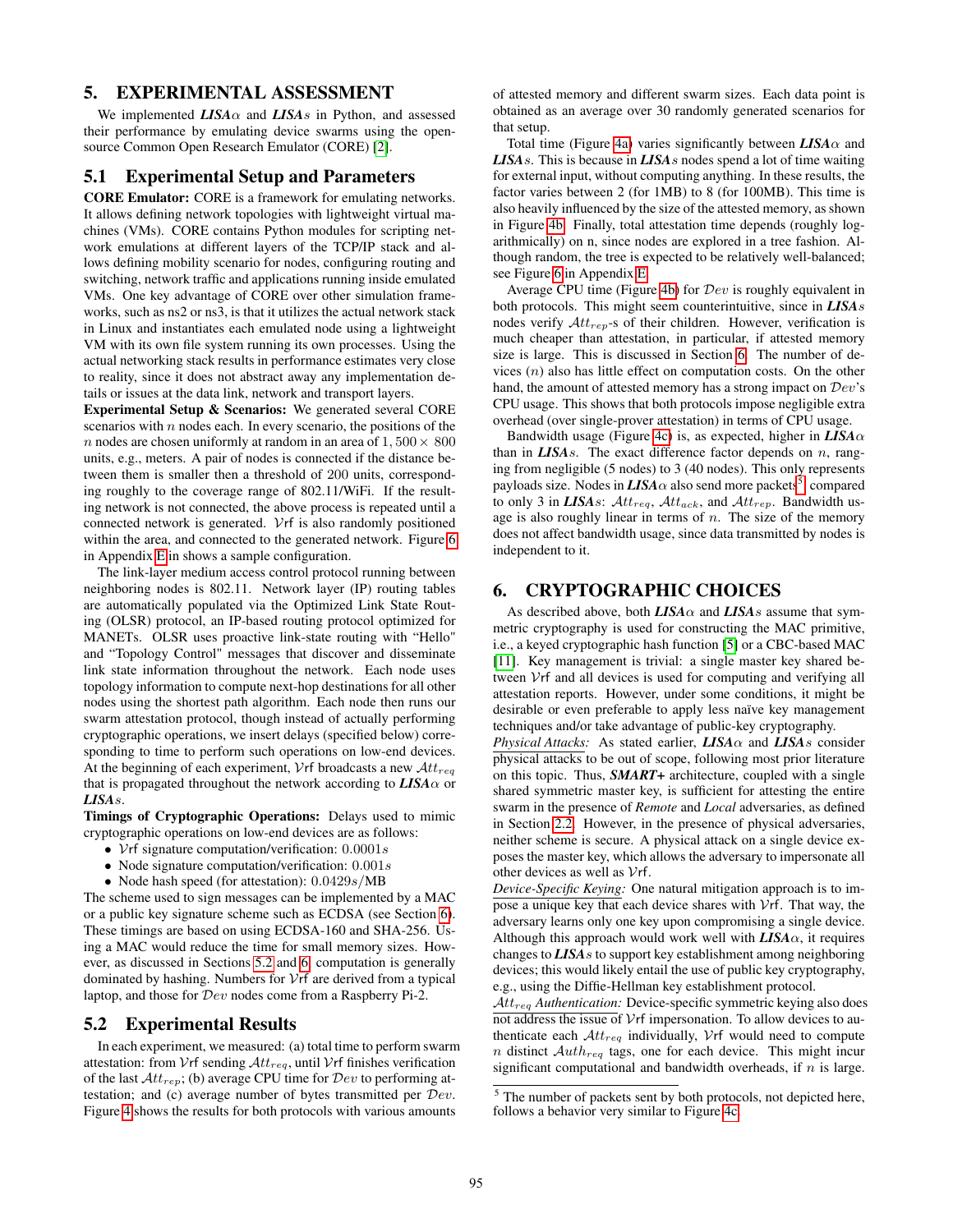<span id="page-10-0"></span>

(a) Total time [s] for swarm attestation in  $LISA\alpha$  and  $LISAs$ , for different memory sizes, as a function of  $n$  (log  $y$ -scale).



(b) Average CPU time [s] per device for  $LISA\alpha$  and  $LISAs$ , for different memory sizes, as a function of  $n$  (log  $y$ -scale).



(c) Average # bytes transmitted per device for  $LISA\alpha$  and  $LISA$ s, for different memory sizes, as a function of  $n$  (linear  $y$ -scale).



For small swarms, the tradeoff could be acceptable. Regardless of whether a single master key or device-specific keys are used, one simple step towards preventing Vrf impersonation and consequent DoS attacks is to impose a public key on Vrf only. In other words, Vrf would sign each  $Att_{req}$ , thus changing the format of  $Auth_{req}$ to:  $SIGN(SK_{Vrf}, "req" || Seq)$  where  $SK_{Vrf}$  is Vrf's private key and  $PK_{Vf}$  is its public counterpart, assumed to be known to all devices. One obvious downside of this simple method is the extra computational overhead of verifying  $\mathcal{A}uth_{req}$ . We note that the combination of: (1) public key-based  $Att_{req}$  authentication, and (2) per device symmetric keys, is both appropriate and efficient for  $LISA\alpha$ , which does not require devices to authenticate each other's  $Att_{rep}$ -s. It makes less sense for  $LISA$ s, due to the need for a means to authenticate one's neighbors'  $Att_{rep}$ -s.

*Public Keys for All:* Predictably, we now consider imposing a unique public/private key-pair for each device. Admittedly, this only mitigates the effects of physical attacks and clearly does not prevent them. However, a successful physical attack on a single device yields knowledge of that device's secret key and does not lead to impersonation, or easier compromise, of other devices. For *LISA*α, there is almost no difference between the full-blown public key approach and device-specific symmetric keying, as long as either is coupled with public key-based  $Att_{req}$  authentication. The only issue arises if Vrf is not fully trusted; in that case, the former is preferable since Vrf would not be able to create fake  $Att_{rep}$ -s. For *LISA*s, using device-specific public keys is conceptually simpler as there would be no need to establish pairwise keys between neighbors.

*Attested Memory Size:* An orthogonal (non-security) issue influencing cryptographic choices is the size of attested memory. Considering relatively weak low-end embedded devices, the cost of computing a symmetric MAC (dominated by computing a hash) over a large segment of memory might exceed that of computing a single public key signature. In that case, it makes sense to employ a digital signature in both  $LISA\alpha$  and  $LISAs$ . To illustrate this point, Figure [5](#page-10-1) compares performance of SHA-256 with several signature algorithms on Raspberry Pi-2. When attested memory size reaches 45KB, the run-time of Elliptic Curve Digital Signature Algorithm (ECDSA) with a 256-bit public key catches up to that of SHA-256. Hence, at least with Raspberry Pi-2, it makes sense to switch to ECDSA-256 for memory sizes exceeding 4.5MB – at that point, ECDSA-256 consumes less than 1% of total attestation runtime.

<span id="page-10-1"></span>

Figure 5: Performance Comparison: Hash & Signature on Raspberry Pi-2@900MHz [\[17\]](#page-11-20).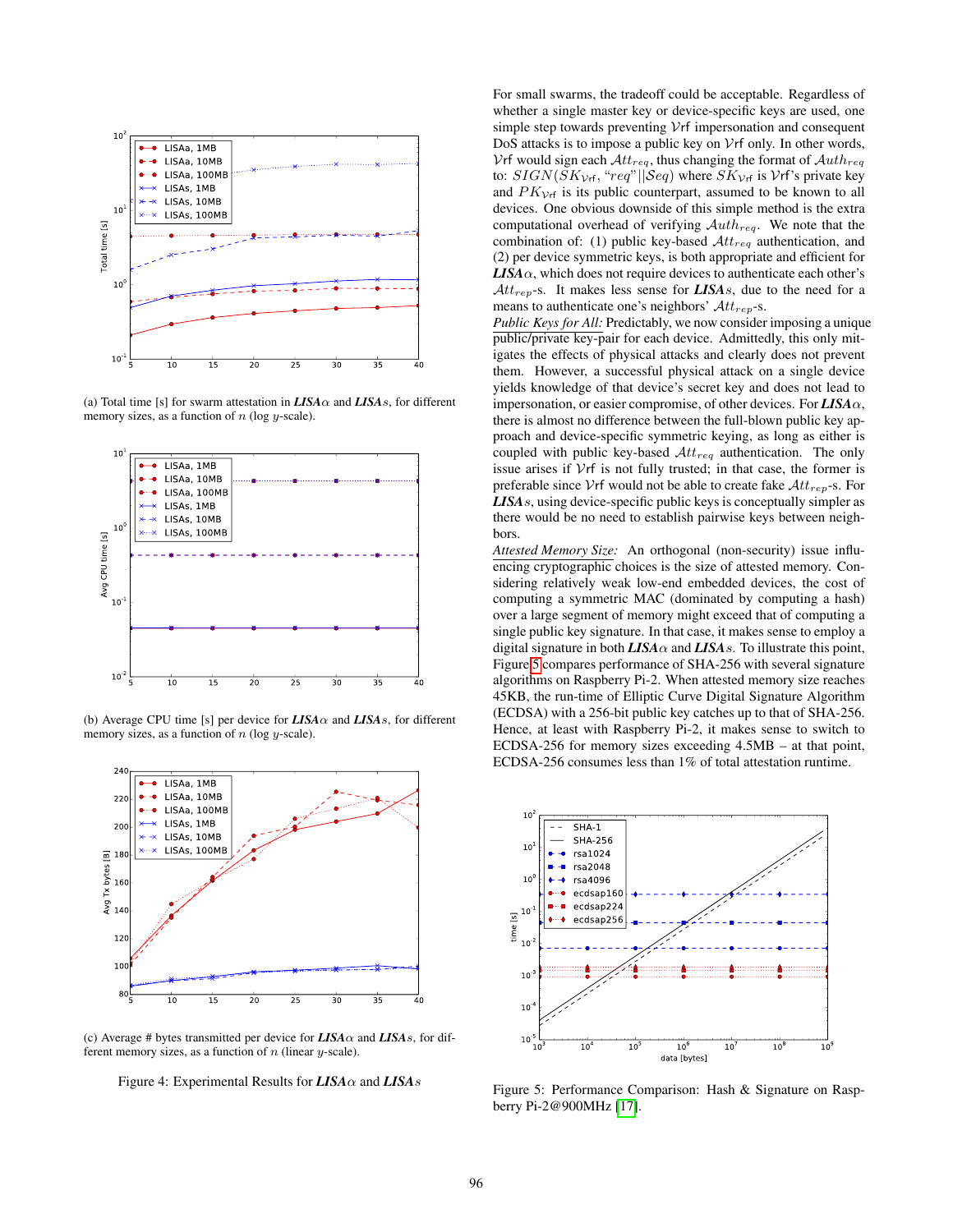# <span id="page-11-12"></span>7. CONCLUSIONS & FUTURE WORK

This paper brings swarm RA closer to reality by designing two simple and practical protocols:  $\text{LISA}\alpha$  and  $\text{LISA}s$ . To analyze and compare across protocols we introduced a new metric: Quality of Swarm Attestation (QoSA) which captures the information offered by a specific swarm RA protocol. Issues for future work include: (i) formally proving security for swarm protocols, and (ii) trial deployment of proposed protocols on device swarms.

# Acknowledgments

The authors are grateful to AsiaCCS'17 anonymous reviewers for helpful comments and improvement suggestions. UCI authors were supported, in part, by funding from: (1) the National Security Agency (NSA) under contract H98230-15-1-0276, (2) the Department of Homeland Security, under subcontract from the HRL Laboratories, (3) the Army Research Office (ARO) under contract W911NF-16- 1-0536, and (4) a fellowship of the Belgian American Educational Foundation.

### 8. REFERENCES

- <span id="page-11-15"></span>[1] T. Abera, N. Asokan, L. Davi, F. Koushanfar, A. Paverd, A.-R. Sadeghi, and G. Tsudik. Invited: Things, trouble, trust: on building trust in IoT systems. In *ACM/IEEE Design Automation Conference (DAC)*, 2016.
- <span id="page-11-11"></span>[2] J. Ahrenholz. Comparison of CORE network emulation platforms. In *IEEE Military Communications Conference (MILCOM)*, 2010.
- <span id="page-11-26"></span>[3] Apple Computer, Inc. LibOrange, 2006.
- <span id="page-11-10"></span>[4] N. Asokan, F. Brasser, A. Ibrahim, A.-R. Sadeghi, M. Schunter, G. Tsudik, and C. Wachsmann. SEDA: Scalable embedded device attestation. In *ACM SIGSAC Conference on Computer and Communications Security (CCS)*, 2015.
- <span id="page-11-18"></span>[5] M. Bellare, R. Canetti, and H. Krawczyk. Keying hash functions for message authentication. In *IACR Crypto*, 1996.
- <span id="page-11-24"></span>[6] F. Brasser, B. El Mahjoub, A.-R. Sadeghi, C. Wachsmann, and P. Koeberl. TyTAN: tiny trust anchor for tiny devices. In *ACM/IEEE Design Automation Conference (DAC)*, 2015.
- <span id="page-11-14"></span>[7] F. Brasser, A.-R. Sadeghi, and G. Tsudik. Remote attestation for low-end embedded devices: the prover's perspective. In *ACM/IEEE Design Automation Conference (DAC)*, 2016.
- <span id="page-11-0"></span>[8] J. Camhi. BI Intelligence projects 34 billion devices will be connected by 2020.
- <span id="page-11-8"></span>[9] K. Eldefrawy, G. Tsudik, A. Francillon, and D. Perito. SMART: Secure and minimal architecture for (establishing dynamic) root of trust. In *Network and Distributed System Security Symposium (NDSS)*, 2012.
- <span id="page-11-13"></span>[10] A. Ibrahim, A.-R. Sadeghi, G. Tsudik, and S. Zeitouni. DARPA: Device attestation resilient to physical attacks. In *ACM Conference on Security and Privacy in Wireless and Mobile Networks (WiSec)*, 2016.
- <span id="page-11-19"></span>[11] Information technology – Security techniques – Message Authentication Codes (MACs) – Part 1: Mechanisms using a block cipher. Standard, ISO.
- <span id="page-11-16"></span>[12] A. Kandhalu, K. Lakshmanan, and R. R. Rajkumar. U-connect: a low-latency energy-efficient asynchronous neighbor discovery protocol. In *ACM/IEEE Conference on Information Processing in Sensor Networks (IPSN)*, 2010.
- <span id="page-11-9"></span>[13] P. Koeberl, S. Schulz, A.-R. Sadeghi, and V. Varadharajan. TrustLite: A security architecture for tiny embedded devices. In *ACM European Conference on Computer Systems (EuroSys)*, 2014.
- <span id="page-11-17"></span>[14] M. Kohvakka, J. Suhonen, M. Kuorilehto, V. Kaseva, M. Hännikäinen, and T. D. Hämäläinen. Energy-efficient neighbor discovery protocol for mobile wireless sensor networks. *Ad Hoc Networks*, 7(1):24–41, 2009.
- <span id="page-11-23"></span>[15] B. Parno. Bootstrapping trust in a Trusted Platform. In *3rd USENIX Conference on Hot Topics in Security (HotSec)*, 2008.
- <span id="page-11-1"></span>[16] D. Puri. Got milk? IoT and LoRaWAN modernize livestock monitoring.
- <span id="page-11-20"></span>[17] RASPBERRY PI FOUNDATION. RASPBERRY PI 2 MODEL B, 2015.
- <span id="page-11-25"></span>[18] A.-R. Sadeghi, M. Schunter, A. Ibrahim, M. Conti, and G. Neven. SANA: Secure and scalable aggregate network attestation. In *ACM Conference on Computer and Communications Security (CCS)*, 2016.
- <span id="page-11-2"></span>[19] E. Şahin. Swarm robotics: From sources of inspiration to domains of application. In *International workshop on swarm robotics*, pages 10–20. Springer, 2004.
- <span id="page-11-5"></span>[20] D. Schellekens, B. Wyseur, and B. Preneel. Remote attestation on legacy operating systems with trusted platform modules. *Science of Computer Programming*, 74(1):13 – 22, 2008.
- <span id="page-11-7"></span>[21] A. Seshadri, M. Luk, A. Perrig, L. van Doorn, and P. Khosla. Scuba: Secure code update by attestation in sensor networks. In *ACM Workshop on Wireless Security (WiSe)*, 2006.
- <span id="page-11-22"></span>[22] A. Seshadri, M. Luk, E. Shi, A. Perrig, L. van Doorn, and P. Khosla. Pioneer: Verifying code integrity and enforcing untampered code execution on legacy systems. *ACM SIGOPS Operating Systems Review*, December 2005.
- <span id="page-11-6"></span>[23] A. Seshadri, A. Perrig, L. Van Doorn, and P. Khosla. SWATT: Software-based attestation for embedded devices. In *IEEE Symposium on Research in Security and Privacy (S&P)*, 2004.
- <span id="page-11-4"></span>[24] F. Stumpf, O. Tafreschi, P. Röder, and C. Eckert. A robust integrity reporting protocol for remote attestation. In *Workshop on Advances in Trusted Computing (WATC)*, 2006.
- <span id="page-11-21"></span>[25] Trusted Computing Group. Trusted platform module (tpm).
- <span id="page-11-3"></span>[26] R. Waugh. Smart TV hackers are filming people having sex on their sofas.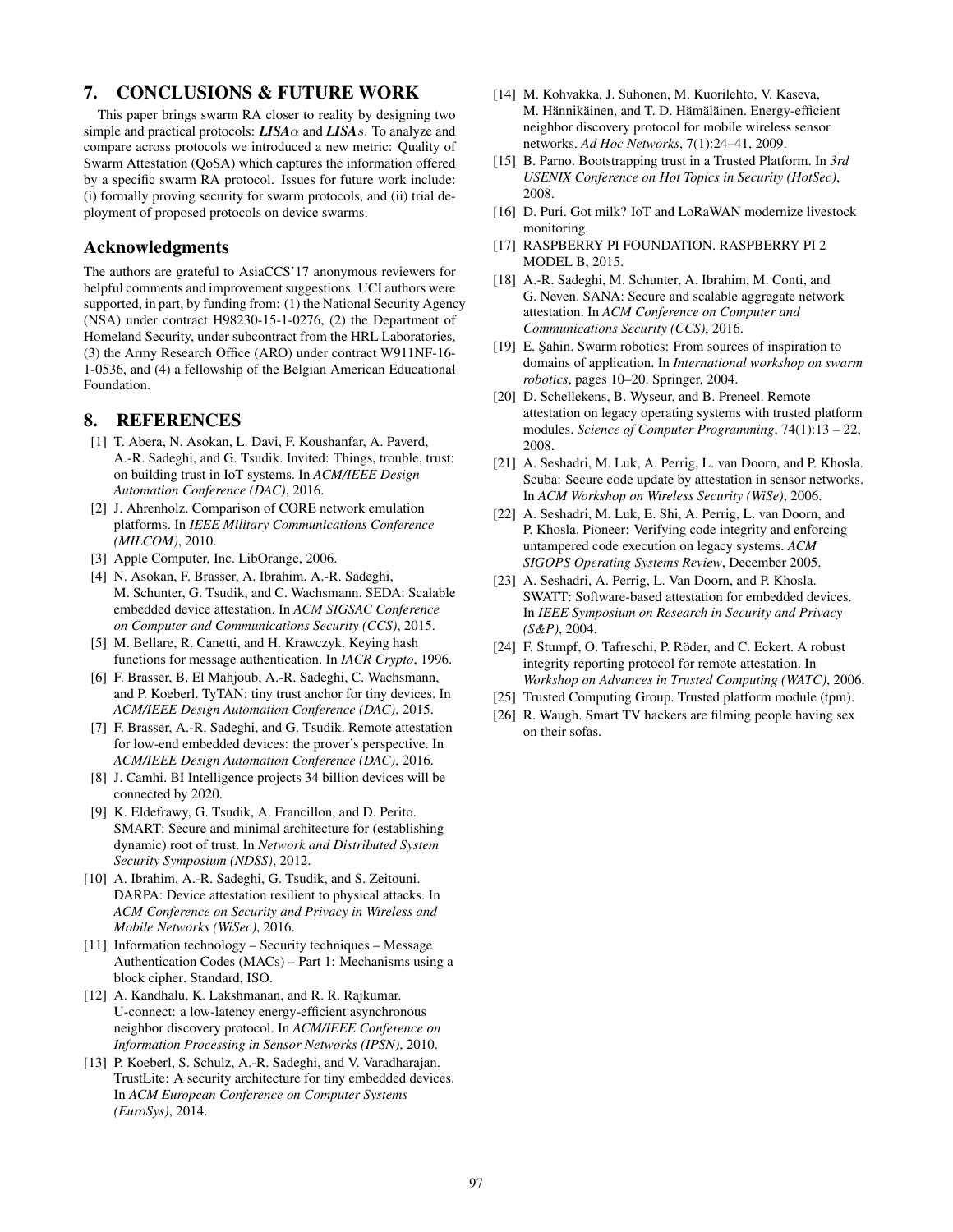# APPENDIX

# <span id="page-12-0"></span>A. RELATED WORK

Initial RA efforts relied on secure hardware exemplified by the Trusted Platform Module (TPM) [\[25\]](#page-11-21). (A TPM is a secure coprocessor, designed for protecting a secret key as well as performing cryptographic operations using that key. Attestation evidence can be securely created inside a TPM by computing an unforgeable keyed hash over the hardware and software states.) Such techniques assume existence of a TPM on Prv. However, medium- and lowend (as well as legacy) devices generally can not accommodate a TPM. This motivated the development of software-only (i.e., no hardware support) RA techniques, such as [\[23\]](#page-11-6) and [\[22\]](#page-11-22). The main idea is that, for each attestation instance,  $V$ rf sends  $Prv$  a custom and randomized checksum function with run-time side-effects that the latter uses to compute the attestation token. Any attempt by  $\mathcal{P}rv$ -resident malware to evade the checksum (e.g., by copying memory during attestation) will result in a noticeable delay which is then detected by Vrf. However, this approach makes a strong assumption that  $Vrf$  and  $Prv$  are one hop apart, i.e., a round-trip delay is either negligible or fixed. While this works in some scenarios (notably, attestation of peripherals or legacy devices), it is not suitable for RA performed over a network. The previous assumption is sufficient for mitigating a remote adversary. To protect against a local adversary, an additional assumption is needed: any message sent or received by  $\mathcal{P}rv$  during attestation must be overhear-able by Vrf. This is needed to protect against a cuckoo attack [\[15\]](#page-11-23).

### A.1 Hybrid Single-Prover RA

Hybrid techniques provide RA while aiming to minimize hardware features. This approach was first explored in SMART [\[9\]](#page-11-8), where attestation software (ROM code) resides in immutable storage to prevent it from being modified by malware. SMART also requires a hard-wired MPU to ensure exclusive access (by ROM code) to the attestation key. Furthermore, all interrupts are disabled during execution of ROM code in order to ensure atomicity. Plus, MPU controls assure that ROM code starts execution only at its legal entry point and similarly exits only at legal exit point(s).

TrustLite [\[13\]](#page-11-9) extends SMART by supporting isolation of software modules, called trustlets. One of its distinguishing features is that an interrupts do not need to be disabled during attestation. TrustLite modifies the CPU Exception Engine to support interrupt handling in a special trustlet. Similar to SMART, access to the attestation key is guarded by hardware-enforced MPU in ROM. Ty-TAN [\[6\]](#page-11-24) adopts a similar RA technique by combining hardwareassisted isolation of software components with real-time execution.

SMART, TrustLite and TyTAN assume that  $V$ rf is always trusted. However, in practice, an adversary can launch DoS attacks by impersonating  $Vrf$  and deluging  $Prv$  with with fake requests. To remedy this issue, [\[7\]](#page-11-14) focused on  $\mathcal{P}rv$ 's perspective and concluded that an attestation request must have authenticated integrity (via symmetric MAC or a public-key signature) provided by  $Vrf$  and checked by  $\mathcal{P}rv$ . Also, to protect against replay and re-ordering attacks, Prv needs either: (1) a secure writeable memory location to store a counter, or (2) a reliable read-only clock.

### A.2 Swarm RA

Although much research effort has been invested into singleprover RA techniques, RA of swarms or networks of interconnected devices is a relatively new topic.

SEDA [\[4\]](#page-11-10) is one of the few concrete and relevant results. In it, Vrf starts the swarm attestation protocol by sending a request to an initiator device, selection of which is flexible. Having received a request, a device accepts the sender as its parent and forwards that request to its neighbors. An attestation report of any device is created – and protected using a secret key (distributed as part of the off-line phase) shared between that device and its parent – and sent to its parent device. Once it receives all of its children's reports, a device aggregates them into a single report. This process is recursive until the initiator receives all reports from its children. The initiator then combines those reports, signs them using its private key and returns the final result to  $Vrf$ .

*Secure and Scalable Aggregate Network Attestation* (SANA) [\[18\]](#page-11-25) extends SEDA [\[4\]](#page-11-10) by providing a more efficient and scalable swarm attestation scheme based upon Optimistic Aggregate Signatures. OAS allows many individual signatures to be efficiently combined into a single aggregated signature, which can be verified much faster than all individual signatures. SANA's scalability is demonstrated via simulation showing that it can attest a million devices in 2.5 seconds.

*Device Attestation Resilient to Physical Attacks (DARPA)* [\[10\]](#page-11-13) provides a way to mitigate physical attacks in a network of devices. The rationale behind DARPA is that, an adversary that performs a physical attack on a single device needs to spend a non-negligible amount of time to physically compromise that device. Hence, in order to detect device absence, DARPA requires each device to periodically monitor other devices by recording their *heartbeat*, at regular time intervals. Vrf can then detect any absent device when collecting these heartbeats. DARPA can also be used in a conjunction with any swarm attestation scheme (e.g. *LISA*, SEDA or SANA) to provide protection in the presence of a physical adversary.

# B. COMPLEXITY CONSIDERATIONS

### <span id="page-12-1"></span>B.1 Complexity of *LISA*α

*Architectural Impact:* Roughly speaking, the *LISA*α protocol adheres to *SMART+* security architecture, i.e., it does not impose any additional features. However, it clearly requires a larger ROM to house additional code, and a more complex MPU to implement access rules. Compared to *SMART+*, ROM size is expected to grow by just 30 bytes, as shown in Table [1.](#page-12-2) Also,  $LISA\alpha$  introduces two extra write-protected variables:  $\mathcal{S}eq$  and  $\mathcal{P}ar$ . We assume that each can be a 32-bit value, i.e., only 8 extra bytes need to be write-protected. Finally, MPU needs to support two additional access rules to protect these two variables. The resulting increase in hardware complexity is shown in Figure [1](#page-3-1) and Table [1.](#page-12-2)

| Table 1: Estimated code complexity; all code in "C". |  |  |  |
|------------------------------------------------------|--|--|--|
|                                                      |  |  |  |

<span id="page-12-2"></span>

|                                        | <b>METHOD:</b>                      |           |               |                   |  |
|----------------------------------------|-------------------------------------|-----------|---------------|-------------------|--|
|                                        | $SMARKT+$<br>$w/o$ MAC <sup>6</sup> | $SMARKT+$ | LISA $\alpha$ | LISA <sub>s</sub> |  |
| Lines of Code                          | 43                                  | 262       | 269           | 321               |  |
| Executable Size (bytes)                | 8,565                               | 17.896    | 17.928        | 18.128            |  |
| Write-Protected<br>Memory Size (bytes) | n/a                                 |           | 12            | $40 + 4n$         |  |

*Software Complexity: LISA*α needs only one simple extra operation: message  $(\mathcal{A}tt_{req})$  broadcast. This operation is usually straight-forward in practice if a device is already capable of unicasting. Moreover,  $LISA\alpha$  is nearly stateless: only  $Seq$  and  $Par$  need to persist between attestation sessions. Table [1](#page-12-2) shows that *LISA*α is only about 2% higher than single-prover *SMART+* in terms of lines-of-code (LoC-s).

<span id="page-12-3"></span><sup>6</sup>MAC is implemented as HMAC-SHA-256 from [\[3\]](#page-11-26)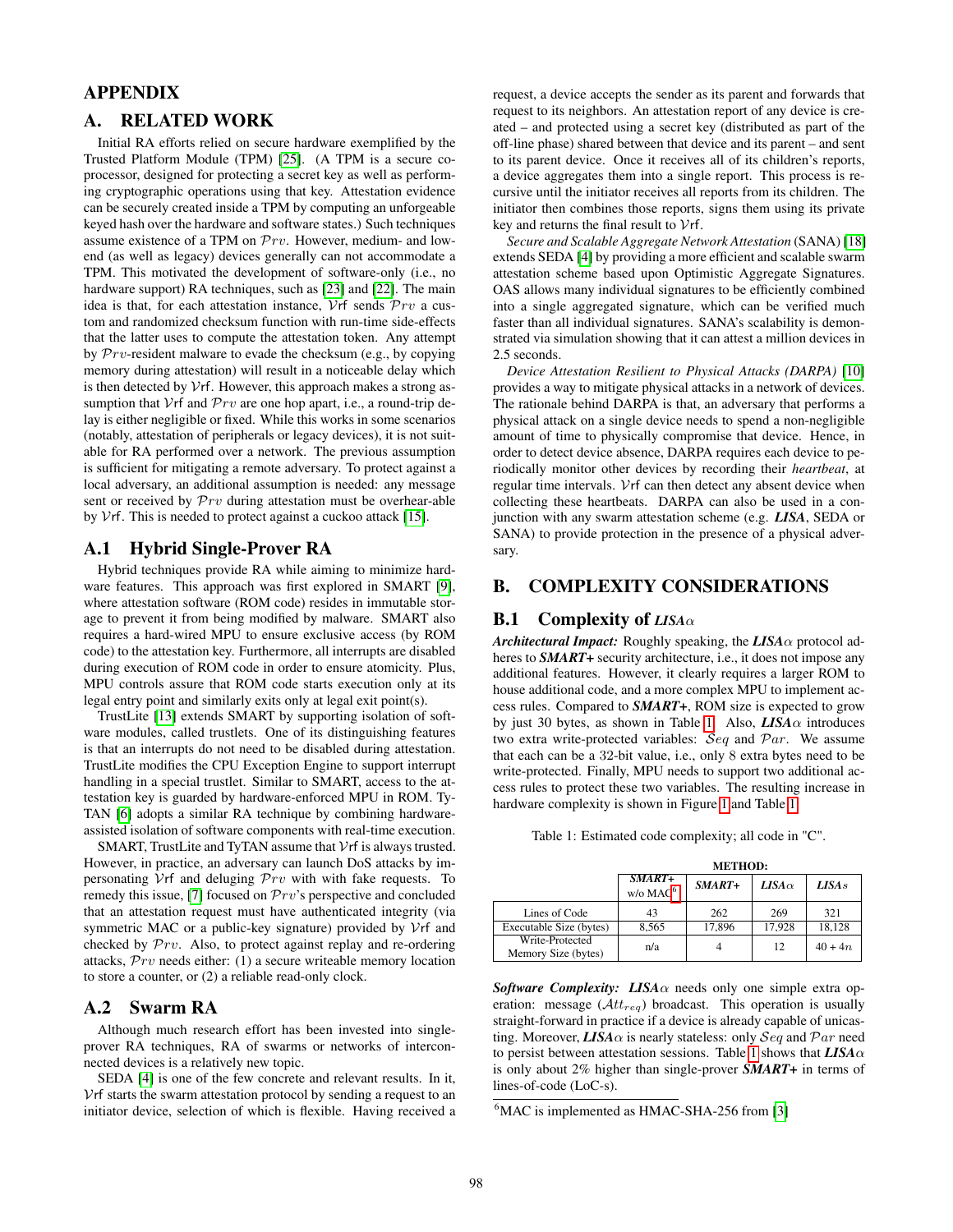*Communication Overhead:* We assume an SHA-256-based hash and MAC constructs, each yielding a 32-byte output. Overall size of  $Att_{req}$  is thus 43 bytes: 3 – message tag, 4 –  $Snd$ , 4 –  $Seq$ , and 32 –  $\mathcal{A}uth_{req}$ . Meanwhile,  $\mathcal{A}tt_{rep}$  is 79 bytes: 3 – message tag, 4  $DevID$ , 4 –  $Par$ , 4 –  $Seq$ , 32 –  $Author_{rep}$ , and 32 –  $H(Mem)$ . We also assume that  $Dev$  has z descendants and w neighbors in the swarm spanning tree, and there are *n* devices total.

In each session, Dev receives up to w  $Att_{req}$ -s and exactly z  $Att_{rep}$ -s. Thus, depending on topology,  $Dev$  might receive anywhere between  $(43 + 79z)$  and  $(43w + 79z)$  bytes. Also,  $Dev$ broadcasts one  $Att_{req}$  to neighbors and unicasts  $(z + 1)$   $Att_{rep}$ s to Par. Thus, overall transmission cost for each  $Dev$  is:  $43 +$  $79(z + 1)$ .

Clearly, potentially high communication overhead is *LISA*α's biggest drawback, since a device – in the worst case – transmits  $n$ reports. This motivated us to design *LISA*s which reduces communication overhead by aggregating  $Att_{rep}$ -s.

### B.2 Complexity of *LISA*s

*Architectural Impact: LISA*s does not require any additional secure hardware features, and, in coarse terms, adheres to *SMART+*. However, ROM needs to be expanded by around 200 bytes to support larger code. Also, *LISA*s has 5 write-protected values (while *SMART*+ has one): Seq, Par, C and Desc. To guard them, MPU needs to include at least as many memory access control rules. Each of the first two is a 4-byte integer, while  $\mathcal C$  is 32 bytes, while the size of  $Desc$  is proportional to n. In total,  $Dev$  needs  $40 + 4n$ bytes of write-protected memory, which is  $O(n)$ . Protecting a fixed-size value is clearly easier than a variable-size one. However, Appendix [F](#page-14-2) illustrates a simple mechanism that accommodates variable-size data with implicit write-protection with minimal (constant) added space complexity for write-protected memory.

*Software Complexity: LISA*s's software is much more complex than that of *SMART+* or *LISA*α. Compared to *LISA*α, *LISA*s has three extra states, needed to: (1) determine timeouts, (2) establish parent-child relationship, and (3) handle report aggregation. For that, Dev needs to store additional variables(two of which are arrays): Depth, Par, Desc and Children, in each attestation session. This makes *LISA*s a stateful protocol. In terms of LoC-s, *LISA*s is approximately 22% and 19% over *SMART+* and *LISA*α, respectively.

*Bandwidth Usage:* Suppose Dev has q children, z descendants and w neighbors. Compared to  $\text{LISA}\alpha$ ,  $\mathcal{A}tt_{req}$  includes one extra field:  $Depth-4$  bytes. Thus, the size of  $Att_{req}$  in  $LISAs$  is 47 bytes.  $Att_{rep}$  does not include  $H(\mathcal{M}em)$  and  $\mathcal{P}ar$ . However, it contains additional variable-size data, Desc, which can be as long as 4z. Thus, the size of  $\mathcal{A}tt_{rep}$  is 47 + 4z bytes. Finally,  $\mathcal{A}tt_{ack}$ size is 15 bytes:  $3$  – message tag,  $4 - Seq$ ,  $4 - DevID$  field and 4  $-$  Par.

In each session,  $Dev$  broadcasts one  $Att_{req}$  to its neighbors, plus unicasts one  $\mathcal{A}tt_{rep}$  and one  $\mathcal{A}tt_{ack}$  to  $\mathcal{P}ar$ . Thus, the overall transmission cost for  $\overline{Dev}$  is  $47 + 47 + 4z + 15 = 109 + 4z$ . In the same session, Dev receives up to w  $Att_{req}$ -s, exactly q  $Att_{rep}$ -s and q  $Att_{ack}$ -s. Hence, in the worst case,  $Dev$  receives (in bytes):

$$
47w + \sum_{i=1}^{q} (47 + 4z_i) + 15q = 47w + 47q + 4(z - q) + 15q = 47w + 58q + 4z
$$

where  $z_i$  is the number of descendants of  $i^{th}$  child of  $Dev$ .

Overall, *LISA*s reduces the number of messages, compared to  $LISA\alpha$ . Each  $Dev$  transmits a fixed number of messages while, in  $LISA\alpha$ , this depends on the number of descendants and neighbors.

# <span id="page-13-0"></span>C. *LISA*s: DESIGN CHOICES

We now consider some details of Algorithm [3.](#page-6-1)

- Line [3:](#page-6-4) Reception of messages should be non-blocking, such that the timer can be checked even when no message is re $c$ eived<sup>[7](#page-13-1)</sup>.
- Line [7:](#page-6-5) Freshness of Seq in  $Att_{req}$  is established by comparing it to CurSeq, as in *LISA*α. During any given session, a node acknowledges to the first neighbor that broadcasts an attestation request with  $CurSeq$ . Subsequent broadcasts with the same  $CurSeq$  are ignored.
- Line [14:](#page-6-6)  $Att_{ack}$  to  $Par$  is constructed, consisting of:  $Seq$ ,  $DevID$  and  $Par$ . These values are not authenticated since  $Att_{ack}$  is only used for determining timeouts. An adversary can send fake  $Att_{ack}$ -s to  $Dev$  which would only cause longer timeouts.
- Line [17:](#page-6-7) The request contains:  $Seq$ ,  $Snd$  and  $Depth$ . Authentication of  $\mathcal{S}eq$  is required to prevent replay attacks while  $Snd$  and  $Depth$  do not need to be authenticated. If either or both of the latter are modified by a local adversary, the result would be a DoS attack.
- Lines [19](#page-6-8) and [20:](#page-6-9) The sets  $Desc$  and  $Children$  are re-initialized, i.e., set to empty. The former represents  $DevID$ 's of  $Dev's$ descendants, which is populated when reports from children are verified (line [39\)](#page-6-3). The latter represents the set of  $Dev's$ children. It is populated whenever a neighbor acknowledgment is verified (line [28\)](#page-6-10) and de-populated when a child's re-port is verified (line [40\)](#page-6-11). If *Children* is empty at any time after  $t_{ACK}$ , it means all the reports of  $Dev's$  children have been attested and  $Dev$  may proceed with self-attestation (line [43\)](#page-6-12).
- Line [21:](#page-6-13) The timer is reset whenever a request is verified and re-broadcast.
- Lines [27](#page-6-14) and [35:](#page-6-15) The received sequence number  $Seq$  is compared to the one stored for the last accepted request –  $CurSeq$ . If they differ, the message (acknowledgment or report) is discarded. This comparison incurs a negligible cost while preventing acknowledgments and reports from older sessions being verified when a new attestation session has started. It also mitigates DoS attacks whereby a remote adversary (unaware of the current  $Seq$ ) sends fake acknowledgments or reports.
- Lines [44](#page-6-16) and [45:](#page-6-17) A hash of specified memory range of  $\mathcal{D}ev$  is computed and compared to its reference value  $-\mathcal{C}$ . If they do not match, *LISA*s returns an error, performs a hardware re-set and cleans up its memory.  $C$  needs to be write-protected. This can be enforced by a static MPU rule.
- Line [48:](#page-6-2)  $\mathcal{A}uth_{rep}$  contains authenticated fields: Seq, Snd and  $SndDesc.$  Seq and  $Snd$  need to be validated to ensure authenticity and prevent replay attacks. SndDesc is also authenticated to prevent a man-in-the-middle attacks that might overwrite attestation status of some descendants. Selfattestation must be performed last – after verifying reports of all children. If performed earlier, the protocol becomes vulnerable to a sort of a time-of-check-to-time-of-use (TOC-TOU) attack where  $Dev$  gets corrupted after performing selfattestation and before sending out the aggregated report.
- Line [50:](#page-6-18) The timer is reset and stopped when attestation is completed. It is stopped so the condition at line [43](#page-6-12) does not hold until a new  $\mathcal{A}uth_{req}$  is received.

<span id="page-13-1"></span> $7$ Note that, in loops with only non-blocking operations, it is necessary to avoid busy waiting; this is usually done by adding a short sleep timer at each iteration.